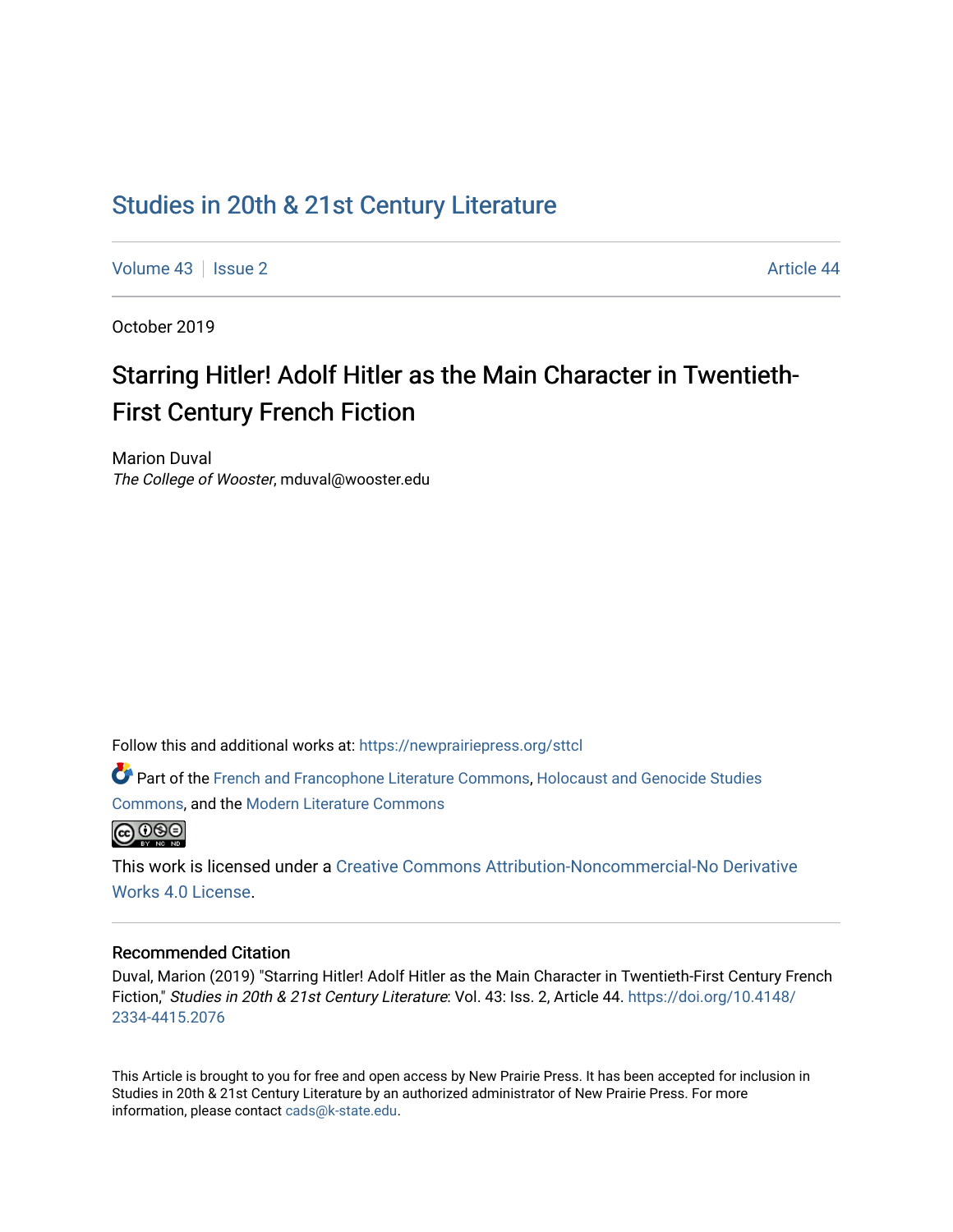### Starring Hitler! Adolf Hitler as the Main Character in Twentieth-First Century French Fiction

#### Abstract

Adolf Hitler has remained a prominent figure in popular culture, often portrayed as either the personification of evil or as an object of comedic ridicule. Although Hitler has never belonged solely to history books, testimonials, or documentaries, he has recently received a great deal of attention in French literary fiction. This article reviews three recent French novels by established authors: La part de l'autre (The Alternate Hypothesis) by Emmanuel Schmitt, Lui (Him) by Patrick Besson and La jeunesse mélancolique et très désabusée d'Adolf Hitler (Adolf Hitler's Depressed and Very Disillusioned Youth) by Michel Folco; all of which belong to the Twenty-First Century French literary trend of focusing on Second World War perpetrators instead of their victims. It analyzes their portrayals of the Führer, noting how Hitler has been re-imagined as sexually deviant, comical and repulsive. It argues that these representations aim to understand the Führer but end up simultaneously reinforcing and obscuring his monstrosity through grotesque depictions of sexual deviance. In such a way, this overindulgence of various psychological explanations, gratuitous sex and dark humor make it significantly harder to grasp the reality of Hitler, almost to the point where it becomes impossible to understand his place in both history and the modern world.

#### Keywords

French, Fiction, Second World War Memory, Hitler, Nazi, Holocaust, Sexuality, Grotesque, Patrick Besson, Michel Folco, Eric-Emmanuel Schmitt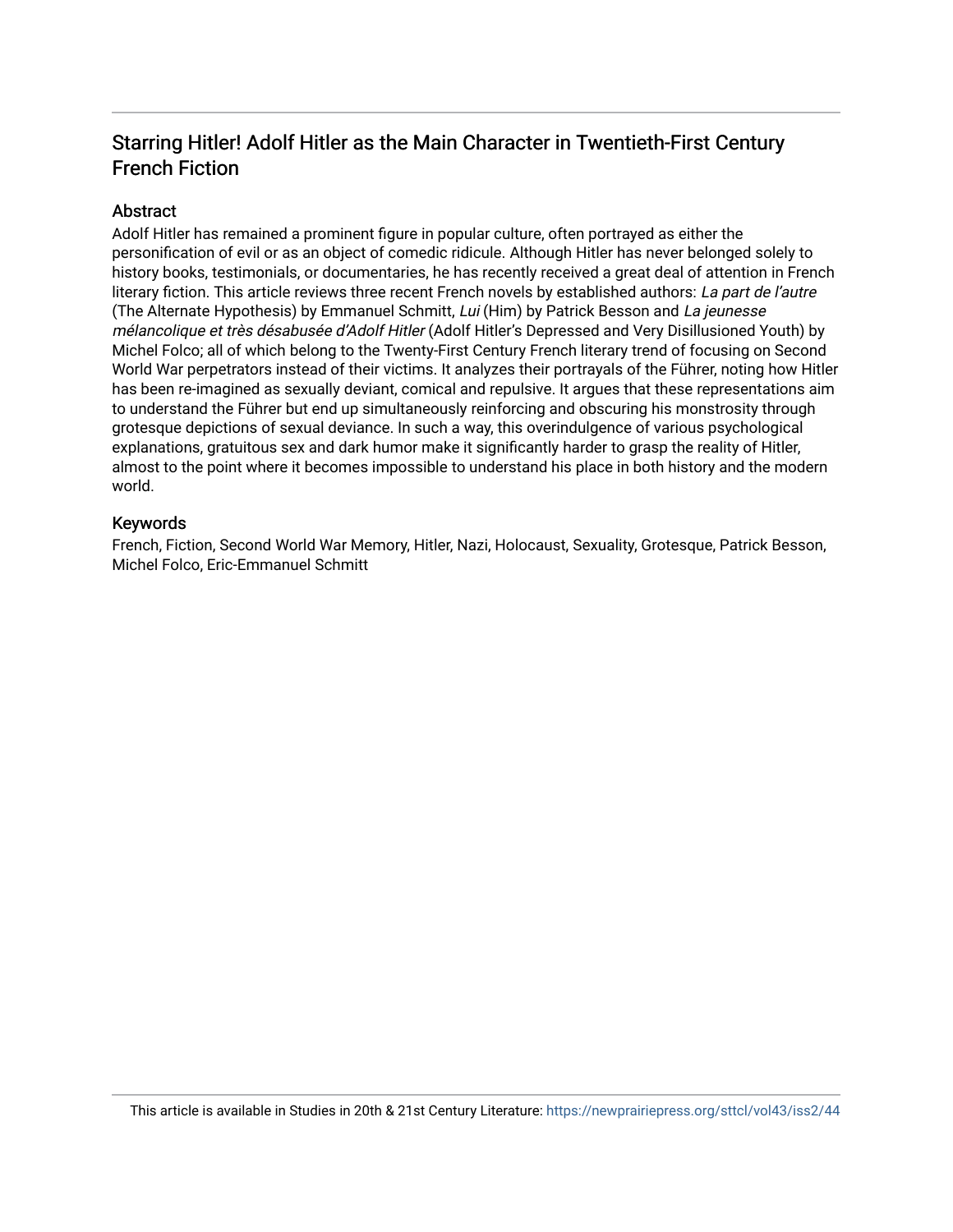#### Starring Hitler! Adolf Hitler as the Main Character in Twentieth-First Century French Fiction

#### Marion Duval *The College of Wooster*

Beginning before he became the chancellor of Germany in 1933 and continuing across the decades after his death in 1945, Adolf Hitler has remained a prominent figure in popular culture. His portrayals range from the personification of evil to an object of comedic ridicule. Although Hitler has never belonged solely to history books, testimonials, or documentaries, he has recently received a great deal of attention in literary fiction. Decades after Theodor Adorno opined that writing a poem after Auschwitz was "barbarisch" (26) 'barbaric,' a new generation of twenty-first century French authors is more at ease with re-imagining Hitler.<sup>1</sup>

This article will review three recent French literary works by established novelists: the 2001 *La part de l'autre* ('The Alternate Hypothesis') by Emmanuel Schmitt, the 2001 *Lui* ('Him') by Patrick Besson, and the 2010 *La jeunesse mélancolique et très désabusée d'Adolf Hitler* ('Adolf Hitler's Depressed and Very Disillusioned Youth') by Michel Folco.<sup>2</sup> It will analyze their portrayals of the *Führer*, noting how Hitler has been re-imagined. In each work, sexuality and humor play a role in establishing Hitler as a grotesque character, both comical and repulsive. While it has been argued that such portrayals aim at making the German dictator appear more human, this article declares the contrary; that these distorted literary archetypes reinforce Hitler's monstrosity.

Prior to beginning an in-depth analysis of these works, it is worth taking a moment to contextualize these novels and reflect upon the larger trends in French literature in relation to Hitler as a fictional character. This current fad appears to be part of a more general obsession in French fiction with the Nazis and their collaborators, in particular the atrocities committed in their name during the Second World War. The first example of Adolf Hitler as a fictional character in a French novel occurred shortly after the war's end. He appeared in

<sup>&</sup>lt;sup>1</sup>The resurgence of Hitler in contemporary literature and culture is not limited to France. Numerous scholars have recently addressed this phenomenon from an Anglophone perspective. Notable examples include, by chronological order, Michael Butter's *The Epitome of Evil: Hitler in American Fiction, 1939-2002* (2009), Gavriel D. Rosenfeld's *The World Hitler Never Made: Alternate History and the Memory of Nazism* (2005) and *Hi Hitler!: How the Nazi Past Is Being Normalized in Contemporary Culture* (2015), Chapter 6 of Joanne Pettitt's *Perpetrators in Holocaust Narratives: Encountering the Nazi Beast* (2017) is devoted to "Adolf Hitler in Fiction and Memory." Also, although not dealing directly with portrayals of the *Führer*, the collection of essays *Representing Perpetrators in Holocaust Literature and Film* (2013) edited by Jenni Adams and Sue Rice, provides additional reading.

<sup>&</sup>lt;sup>2</sup>The translations of all French and Francophone novel titles and quotations are mine. 'The Alternate Hypothesis' is the English title given to *La part de l'autre* on Eric Emmanuel Schmitt's official website (http://www.eric-emmanuel-schmitt.com/home-officialwebsite.html).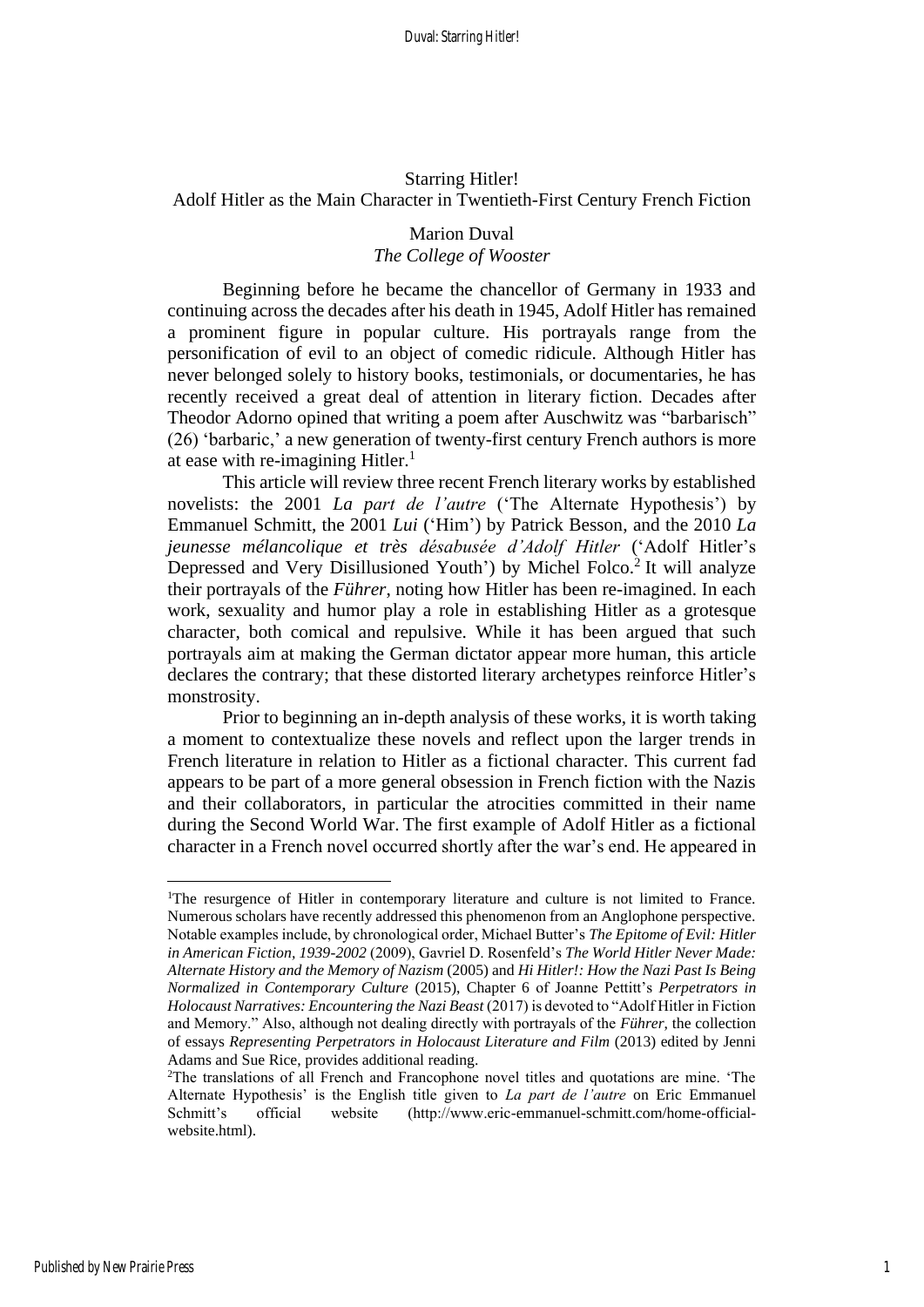a secondary role in Jean Genet's *Pompes funèbres* (*Funeral Rites*) (1947). Genet chose not to focus on the dictator as a perpetrator but was instead more interested in the homoerotic appeal of the *Führer*, as well as the relationship between Nazi violence and sexual attraction. It wasn't until 1952 that a fictional work narrated the Holocaust from the point of view of a perpetrator; Robert Merle's *La mort est mon métier* (*Death Is My Trade*) is a fictionalized biography of Rudolf Hoess, the infamous commandant of Auschwitz.<sup>3</sup> But examples such as these are few and far between, at least until recently.

The most prominent example of the current fad is the 2006 literary phenomenon and bestseller *Les bienveillantes* (*The Kindly Ones*) by Jonathan Littell, a novel presented as the memoirs of an aging, unrepentant SS officer who was an expert on the efficiency of Holocaust death camps. It sold 700,000 copies during its first year of publication and, more impressively, was awarded the Prix Goncourt, the most prestigious literary prize in France, as well as a prize from the Académie Française.<sup>4</sup> This enthusiasm for looking at history from the point of view of Second World War perpetrators shows no sign of slowing. The 2017 Prix Goncourt was awarded to Éric Vuillard for his novel *L'Ordre du jour*, which was translated in the United States with the title *The Order of the Day.* Vuillard's book focuses on the smaller acts of treachery and shady business dealings that led to the Nazi annexation of Austria in 1938 (Quinn). The 2017 Prix Renaudot was awarded to Olivier Guez for his novel *La Disparition de Josef Mengele* ('The Disappearance of Josef Mengele'), which narrates the Auschwitz physician's life as he flees his pursuers throughout South America until his death in 1979. Further, Gallimard, one of the leading French publishing houses, entertained the idea of re-printing Louis-Ferdinand Céline's three infamous anti-Semitic pamphlets, the 1937 *Bagatelles pour un massacre* (*Trifles for a Massacre*), the 1938 *L'Ecole des cadavres* (*School for Corpses*), and the 1941 *Les Beaux draps* ('A Fine Mess'), all collected in *Ecrits polémiques* ('Controversial Writings'), before back-peddling after the news caused controversy (Dupuis). Clearly, the subject of Nazis and their collaborators remains on the minds —*à l'ordre du jour*— of the French literary world.

This trend of focusing on the perpetrators of the war, a literary inclination that scholar Charlotte Lacoste terms "l'ère du "nazisme décomplexé" (457) 'an era of unapologetic Nazism,' appears to have

<sup>3</sup>For an overview of the portrayal of Nazis and collaborators in French, please consult my book (2015) *D'un salaud l'autre: Nazis et collaborateurs dans le roman français* ('From One Bastard to Another: Nazis and Collaborators in French Novels').

<sup>4</sup>On the role that fictional narratives play in our interpretations and understanding of the war and its legacy, see *Yale French Studies* special issue No.121 *Literature and History: Around* "Suite Française" *and* "Les Bienveillantes" (2012). Of particular interest are Richard J. Golsan and Philip Watts's preface "Literature and History: Around *Suite Française* and *Les Bienveillantes,*" Antoine Compagnon's article "Nazism, History, and Fantasy: Revisiting *Les Bienveillantes*" and Steven Ungar's "The Perpetrator Portrait as Literary and Historical Exercise."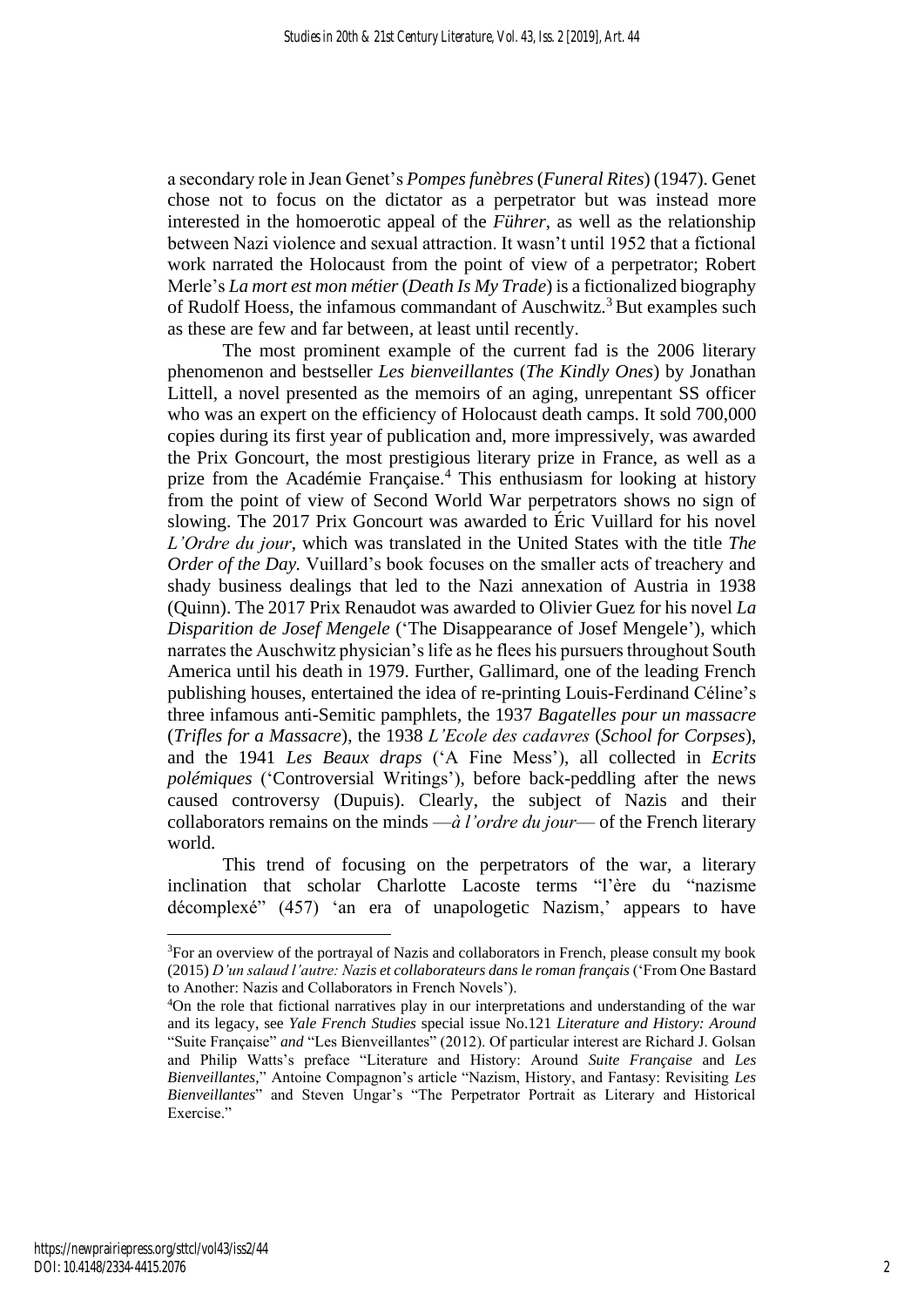culminated in an interest in Hitler himself, a fad that she feels has become more appealing than reading of victims' testimonies or historians' research. Although alternative histories as a genre often receive little critical attention, prominent literary critics and Holocaust scholars are focused on a "palpable concern about what they regard as the negative effects that fictional representations of Hitler might have" (Butter 8). In *Imagining Hitler* (1985), Alvin H. Rosenfeld "criticizes texts that place Hitler in new contexts for being immoral, for distorting historical reality, and for transforming traumatic events into 'forms of entertainment'" (Butter 8-9).

Any examination of the historical record easily shows that there is no shortage of guesswork and innuendo as it relates to Hitler by historians, authors, and others, especially when it comes to his sex life. Much of it is so extreme that it can easily be classified as scandalous hearsay, which is itself a form of entertainment. Hitler has been suspected of being uncomfortable around the opposite sex, not being able to sexually satisfy a woman, of being impotent, having a castration complex (Heiden 383), or practicing sadomasochism (Langer 193). He has been reproached for being too dominant (Kershaw 284) and too passive (Langer 193). It has been suggested that he was a male prostitute in both Munich and Vienna (Lively and Abrams 84), and that he suffered from syphilis (Langer 185). In some of the more outlandish examples, it has been claimed he engaged in scatology and had "coprophiliac fantasies" (Hayman 142). This list of depravities is hardly exhaustive. Historian Ron Rosenbaum writes that this act of assigning so-called perverse sexual practices to Hitler arises from a refusal to identify with the perpetrators of violence and genocide. There is comfort in viewing Hitler as monstrously perverted because "[t]hen his public crimes can be explained away as arising from private pathology, from his unnaturalness, from a psyche that isn't in any way 'normal', that isn't in any way akin to ours, one whose darkness we don't have to acknowledge as any way related to ours" (104). In this way, *Hitler's* evil, stemming from a distinctly different sexuality, is not akin to what we think of as *our* evil.<sup>5</sup>

But there is still a deep desire to understand Hitler, to know why he committed his atrocities, to strip him bare and see what lies underneath, to demystify the dictator. I contend that fiction is the mechanism used toward these ends. Discussing the Buchenwald memoirs of the survivor Jorge Semprun, who insisted on "the necessity of artifice in literary testimony about the Holocaust" (139), French cultural scholar Susan Rubin Suleiman confirms that, "while it is paradoxical . . . , the notion that fiction can tell the truth more effectively or profoundly than straightforward factual narrative is not at all startling" (138). She also notes that "every narrative is constructed, no matter how 'simple' or

<sup>5</sup>For an overview of nonfictional materials in the fields of sociology, psychology, and history that explains Hitler's evil through an analysis of his perceived sexual practices, consult my chapter "When Real Life Isn't Evil Enough for Fiction. French Postwar Literature and the Relationship between Evil and Sexuality" (102-104) in *The Function of Evil Across Disciplinary Contexts*.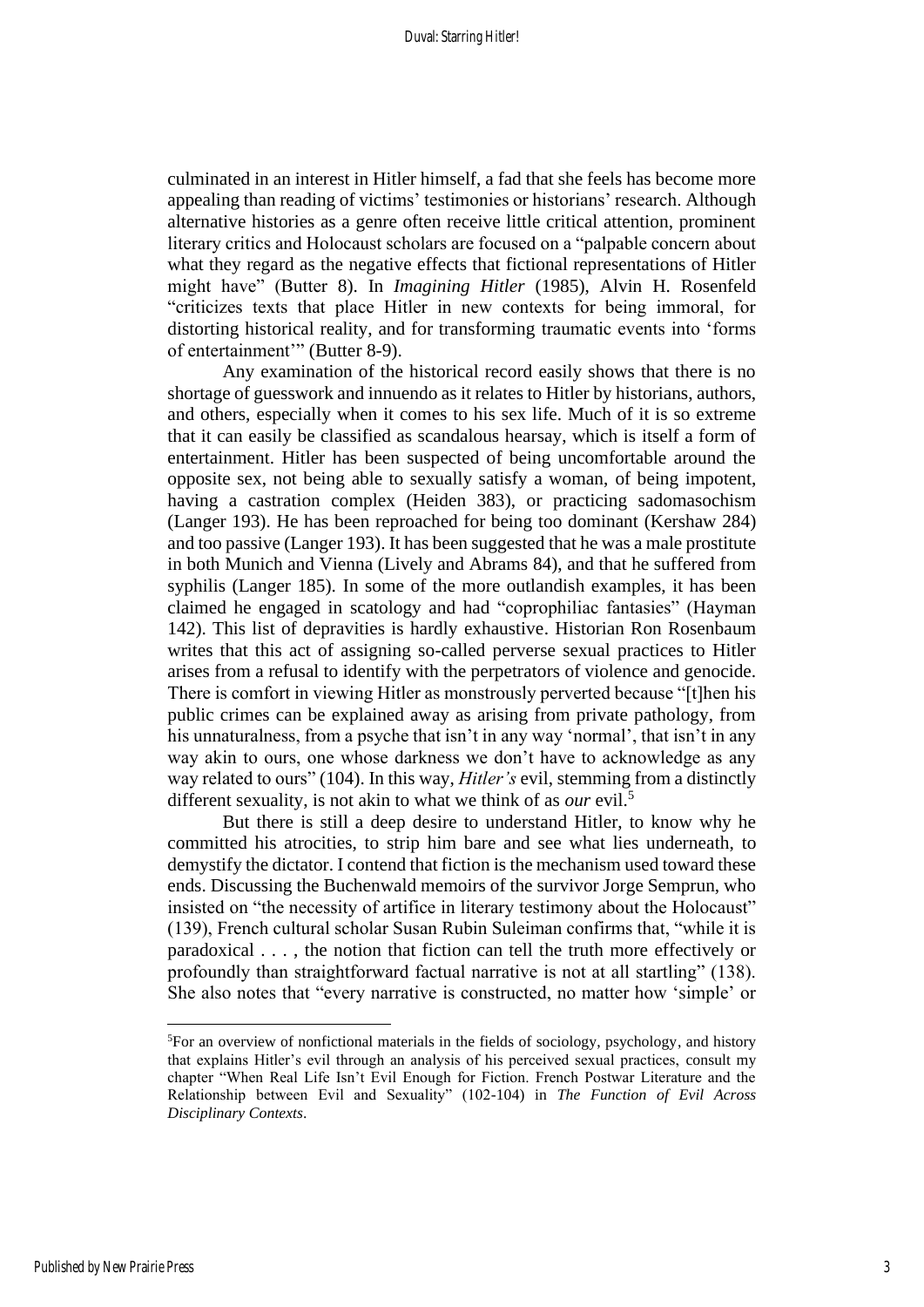'artless' it may appear" (138-39). By portraying Hitler as a character in an alternate history, whether it is as an aspiring artist or a private detective, and by adding perverse sexual details that have counterparts in the historical record, regardless of whether they contain any measure of truth, writers are better able to ascribe emotions to him that history has deemed inappropriate. The Hitler that filled wartime newsreels and sneered from propaganda posters, who orchestrated the Holocaust and epitomizes evil, is a figure too overpowering to be fictionalized. We already know who he is and what he did; to try to change that in 'too real' of a manner, to put words in his mouth and thoughts in his head, could be construed as offensive or immoral. But by removing him from that setting, by shaving off his mustache, having Jewish gangsters pummel him into a bloody mess (Tidhar), by having him sleep in the back of a Berlin magazine kiosk (Vermes), or by having him sit down for a therapy session with Sigmund Freud (Schmitt), it is possible for a writer to analyze him and give him thoughts and emotions that might be recognizable to an audience. And if sex plays a role in the tale, all the better. Through fiction, do we achieve the impossible? Through fiction, do we better understand Hitler? And who is this literary Hitler? What can we learn from him and why is he making a comeback? How important of a component is sex to understanding this fictional Hitler? What about humor? An analysis of our three recent French literary works will begin to answer these questions.

In *La part de l'autre*, Franco-Belgian novelist Eric-Emmanuel Schmitt depicts the lives of two parallel characters. One is the Hitler of history, the massmurderer and architect of the Holocaust, while the other, named Adolf H., is the painter that Hitler might have become had the Vienna School of Fine Arts accepted his application in 1907. Sex is an essential component in Schmitt's work; he writes of a man whose lack of sexuality, particularly his mounting frustration at being an asexual virgin, plays an important role in the decisions he makes. Schmitt's Hitler is nicknamed "Le Dictateur vierge" (343) 'the Virgin Dictator,' which is also the title of the third part of the novel (254-357); he is 44 years old when he has his first sexual relationship with Eva Braun. Prior to this experience, the pressure to have intercourse has weighed heavily on the German leader, occasionally breaking him; as a 37-year-old man courting a 16-year-old Mimi, his worries about his lack of virility and inability to fulfill her wish that he "qu'il se comportât comme un homme" (313) 'behave like a man' become so overwhelming that he begins to cry. Hitler is relieved to return to Munich in order to "ajourner la confrontation sexuelle" (314) 'postpone the sexual confrontation.' Later, Hitler finds a satisfying solution to his dilemma in living with his niece, Geli Raubal, which gives him the opportunity to be with a beautiful woman twenty years younger than him "sans subir l'angoisse débilitante de devoir l'honorer sexuellement" (316) 'without being subjected to the debilitating dread of having to honor her sexually.' For the *Führer*, his sexual frustrations stem not from a lack of a willing partner or an inability to take pleasure in the act, but rather from the suspicion that he lacks something, which subsequently makes him feel abnormal.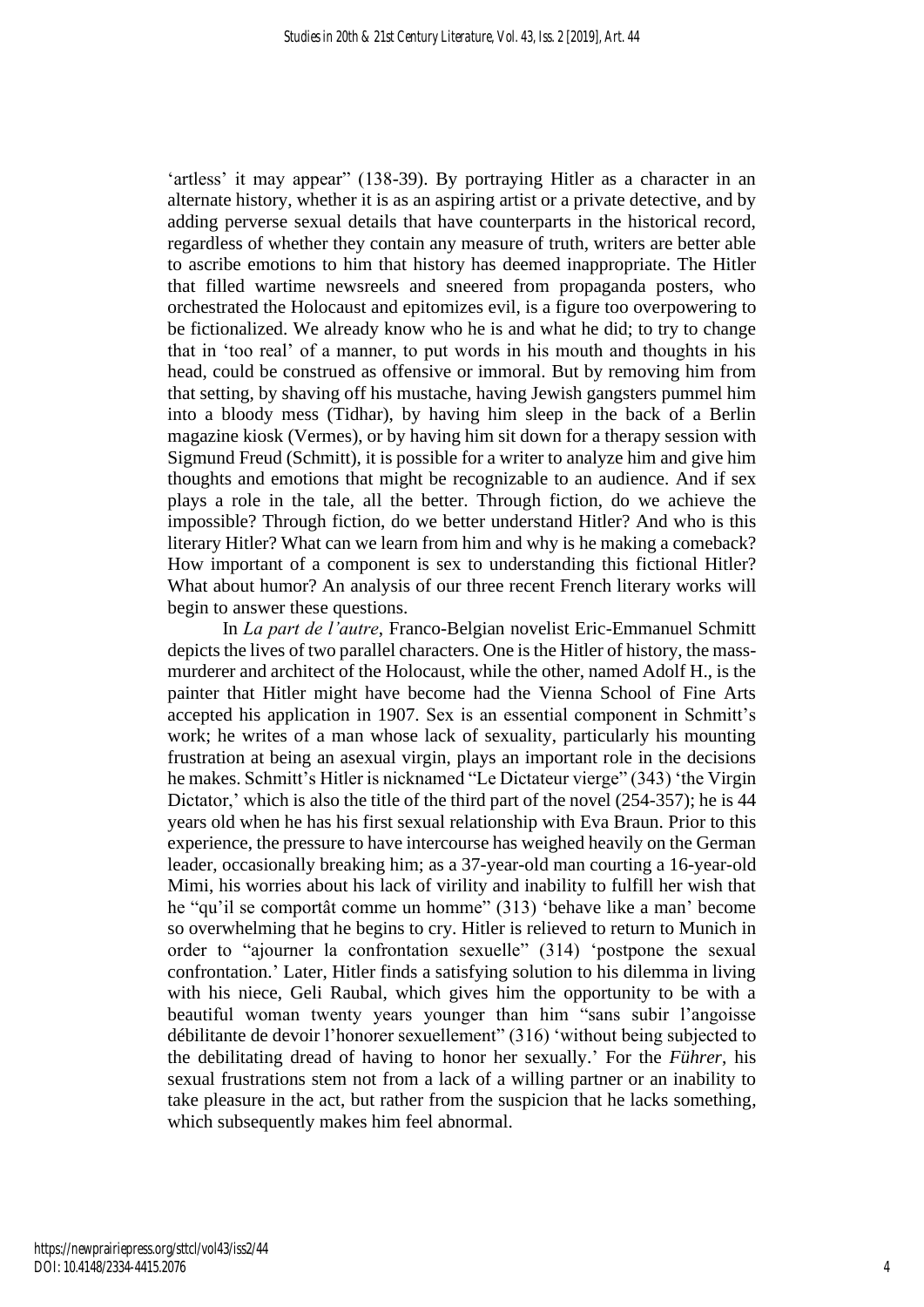Far from delivering Hitler from his torment, his first sexual experience with Eva Braun instead confirms his revulsion for intercourse, which to him felt like "incontinence" (363). His orgasms are described as ridiculous spasms and convulsions (363) and there is no sexual fulfilment. More than simply unsatisfied with sex, the dictator is fearful of his partner's genitals, "il redoutait surtout le spectacle du sexe avide de la femme" (363) 'he especially dreaded the sight of her greedy vagina,' as if he were afraid of being devoured by his partner.

Hitler's disgust for sex and the human body is not limited to women, but rather humans in general. In particular, he finds his own body to be deformed and repulsive. Schmitt's description of the dictator as he stands nude before a mirror, examining himself, is noteworthy. The discrepancy between the image of the strong, self-assured *Führer* of the newsreels juxtaposed with that of the weak Hitler wracked by his physical hang-ups is jarring and makes the scene bizarre and somewhat humorous.

Voilà devant quoi le monde tremblait! C'était grotesque! Le monde entier était grotesque ! . . . Il regarda ses bras mous, laiteux, dont la chair s'égouttait sur le fil de l'os, ses pectoraux qui dégoulinaient en limaces vers ses aisselles flasques, son ventre plus détendu que tendu. Il s'épargna l'examen déprimant de son sexe qui s'atrophiait de plus en plus sous l'effet de la tension nerveuse et auquel Eva Braun n'avait même plus accès car il tenait à garder toute son énergie pour ses projets. (388)

Here was the presence that was making the world tremble! It was grotesque! The entire world was grotesque! . . . He looked at his limp arms, milky, the flesh of which dripped from the bone, the pectoral muscles which trickled slug-like towards his flabby armpits, his belly more loose than tight. He spared himself the depressing inspection of his penis that atrophied more and more under the effect of the nervous psychological strain and to which Eva Braun did not even have access anymore since he wanted to keep all his energy for his plans.

All the adjectives Schmitt uses denote weakness. This description of the diminished virility of the German dictator is meant to lessen his whole persona, to make him appear to be a flaccid man, an extension of his small, sagging penis. In this scene, Hitler is a pathetic sight and it is understandable why he would find himself grotesque. This adjective is apt for these fictionalized Hitlers. Through the use of humor and sexuality, Hitler becomes an ugly, comicallydistorted figure, the literal definition of grotesque. <sup>6</sup> This emphasis on the

<sup>6</sup>The *Oxford English Dictionary* online defines 'grotesque' as "Comically or repulsively ugly or distorted" and "Incongruous or inappropriate to a shocking degree." The influence of the grotesque on cultural, literary and visual artistic modes encompasses a historical period that can be traced from antiquity to the present. For an overview of its development and evolution in theory, consult *The Grotesque in Art and Literature* (1957) by literary critic Wolfgang Kayser.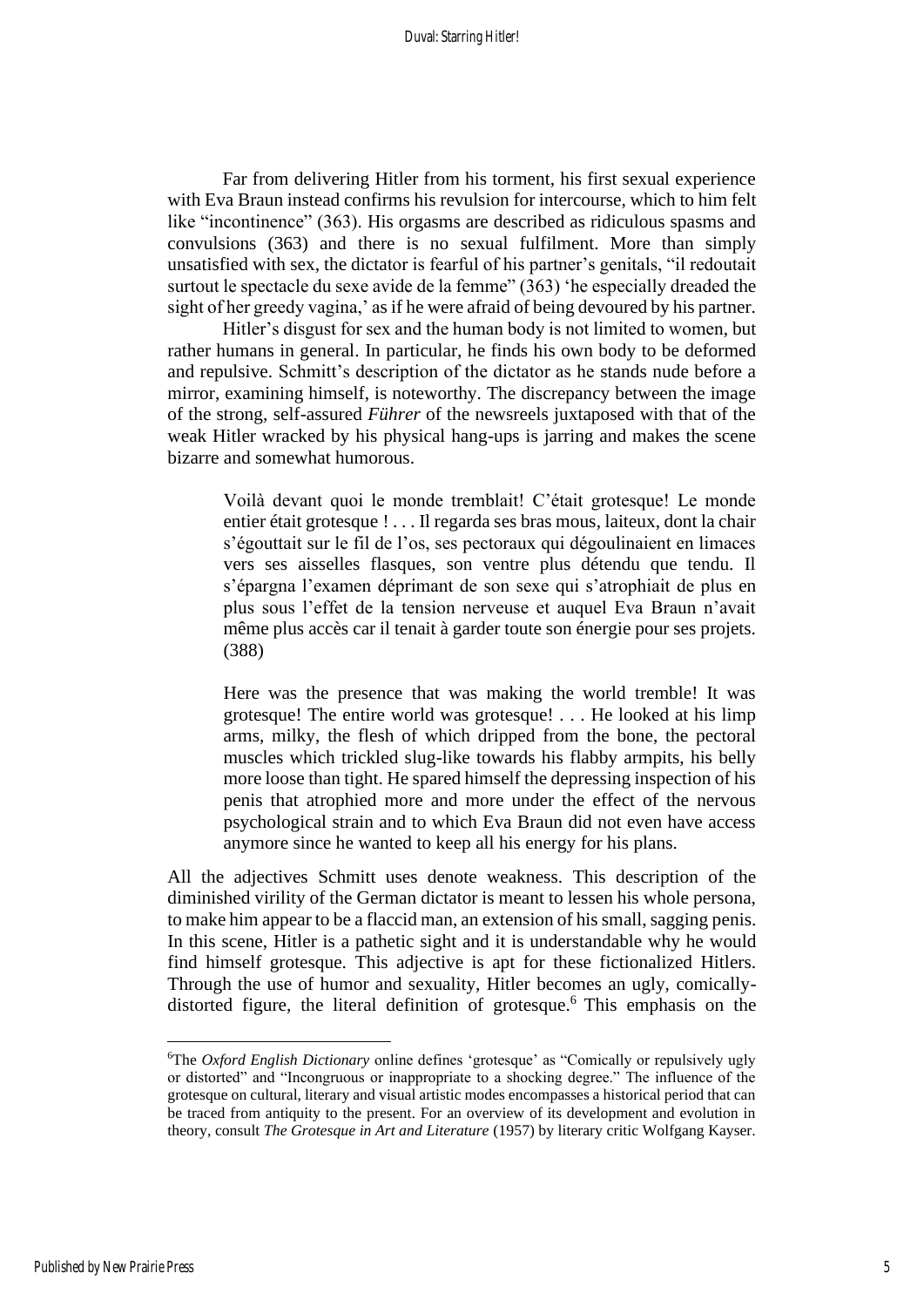deteriorating appearance of the *Führer* draws a direct line to scholarly conceptualizations of grotesque, which is primarily seen in the "corporeal, material world of the physical body" (Edwards and Graulund 1). Literary critics Justin D. Edwards and Rune Graulund argue that "Grotesque appearance, particularly when it is presented in an aggressive manner, such as violence, sexuality and consumption, is never passive, so that which is transcribed on the body functions actively, inspiring the monstrous effect in the audience. In this, grotesque bodies reveal the principal significance of the body's appearance to identity. …In this context, grotesque bodies are also used as demarcations of otherness and difference" (45). Even Hitler's doppelganger in the novel, the painter Adolf H., provides a similarly grotesque image of the dictator, as represented by his painting titled "The Virgin Dictator": "Un homme nu au teint cireux, émasculé, l'entrejambe lisse et dépourvu de toute pilosité, marchait sur une population d'individus pas plus gros que des souris" (343) 'A naked man with a pasty complexion, neutered, with a smooth crotch devoid of any hairiness, was walking on a population of individuals no bigger than mice.**'** Edwards and Graulund state that "grotesque depictions sometimes merge with caricature," and that the latter also "relies on a metonymic relationship to its subject, for it takes parts of the whole in order to stand in for the totality" (67). In this example, Hitler becomes defined by his tiny penis; his physical shortcoming establishes him as something less, not wholly human, abnormal, and mirrors the outer signs of his deviant character.

The sexual deficiencies that are attributed to Hitler stand in strong contrast to those of his uchronic double, Adolf H., who experiences frequent and fulfilling intercourse, acts that are described at great length, with the various loves of his life, and who never becomes a mass murderer. The scene of Hitler judging himself mirrors another with Adolf H. The doppelganger is taking a bath with his wife and similarly observes his reflection. When Adolf H.'s wife notices, she playfully asks if he likes what he sees. He does: "Mon corps me sert toujours à quelque chose. Surtout à jouir. C'est peut-être pour cela que je suis moins amoché que beaucoup d'hommes de cinquante ans" (395) 'My body still serves a purpose for something. First and foremost, to orgasm. This is maybe the reason why I am not in as bad of shape as a lot of fifty-year-old men.' In contrast to Hitler, the painter is comfortable in his skin and "offert" (395) 'gives himself' to his wife "impudique" (395) 'shamelessly.'

Since sexuality plays such a prominent role in *La part de l'autre*, it is not surprising to learn from Schmitt's diary, found at the end of his novel, that the writer was aware of the all the sexual proclivities attributed to Hitler. What is surprising is that Schmitt denounces the innuendo. He writes that the theories on Hitler's sexuality were "Toujours différente. Toujours perverse. Parfois sadomasochiste. Parfois scatologique. Parfois homosexuelle" (481) 'Always

This article relies extensively on a more modern understanding of this aesthetic form of expression as discussed by Justin D. Edwards and Rune Graulund in the recent overview *Grotesque* (2013).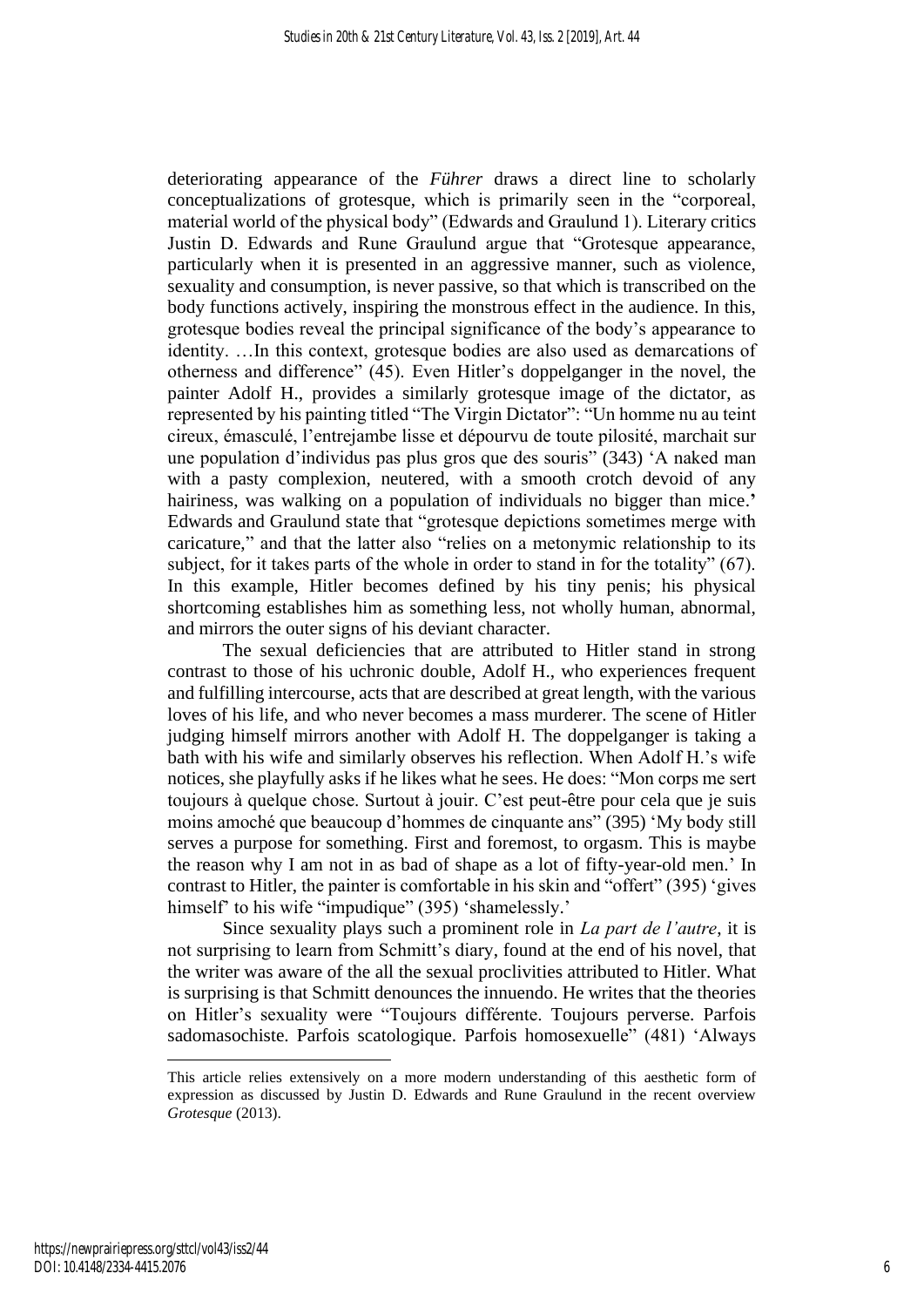different. Always perverse. Sometimes sadomasochistic. Sometimes scatological. Sometimes homosexual.' Schmitt views these theories as naïve and dangerous because they are fueled by the idea that "Hitler n'est pas moi, en tout cas pas comme moi" (481) 'Hitler is not me, not in any case like me.' Given Schmitt's depiction of Hitler as "The Virgin Dictator" and a man rife with sexual deficiencies, it is hard to reconcile the words of his diary with the words of his novel. After all, the Hitler of *La part de l'autre* wants to marry his niece, a scandalous and incestuous act. In no small part due to his actions, the three most important women in Hitler's life (Mimi, Geli, and Eva Braun) all either attempt or succeed in committing suicide. It is hard to imagine how Schmitt's Hitler wouldn't be seen as a monster and a grotesque "other."

*La jeunesse mélancolique et très désabusée d'Adolf Hitler* by Michel Folco is an historical fiction that retraces the future dictator's youth, from the meeting of his parents until the assassination of the Archduke Franz Ferdinand in June 1914. Like Schmitt, Folco focuses on Hitler's sex life as a way to explain his genocidal actions, paying particular attention to his lengthy virginity. Folco cites *Hitler's Vienna: A Dictator's Apprenticeship* by Brigitte Hamann (1999) when he opens a chapter with the following notation: "Les rares témoignages concernant Hitler durant les années qu'il passa à Linz et à Vienne concordent sur un point: ses relations avec les femmes sont surtout faites de rêves, de blocages et de craintes. Dans la réalité, il n'y a pas de femme." (Folco 360) 'The sparse eyewitness reports on Hitler's years in Linz and Vienna all agree on one point: his relations to women consisted mainly of dreams, self-protection, and anxiety. There were no actual relationships.' The implication that Folco grabs hold of is that Hitler's lack of romantic female companionship played a role in creating a troubled psychology, one that eventually culminated in war and genocide.

At first glance, *La jeunesse mélancolique et très désabusée d'Adolf Hitler* does not appear to contain many graphic depictions of Hitler's sexuality or sexual practices. However, one noteworthy scene contains many of the common clichés. After having been brutally beaten by his father, spanked with a leather belt until the intense pain causes the teenager to defecate, Hitler becomes aware of an erotic sensation coursing through him when his mother washes his rectum:

Après qu'elle l'eut torché avec un linge trempé dans de l'eau tiède, Klara appliqua du propolis partout où sa peau était déchirée. Remerciant la Providence d'être allongé sur le ventre, ce délicat attouchement sur son fessier le fit inexplicablement bander ; et, comme chaque fois, une inexplicable douleur éteignit son plaisir naissant, le laissant frustré d'il ne savait même pas quoi. (92)

After she had wiped him with a cloth soaked in lukewarm water, Klara applied some propolis everywhere his skin had been torn. Thanking Providence that he was on his stomach, this delicate touching of his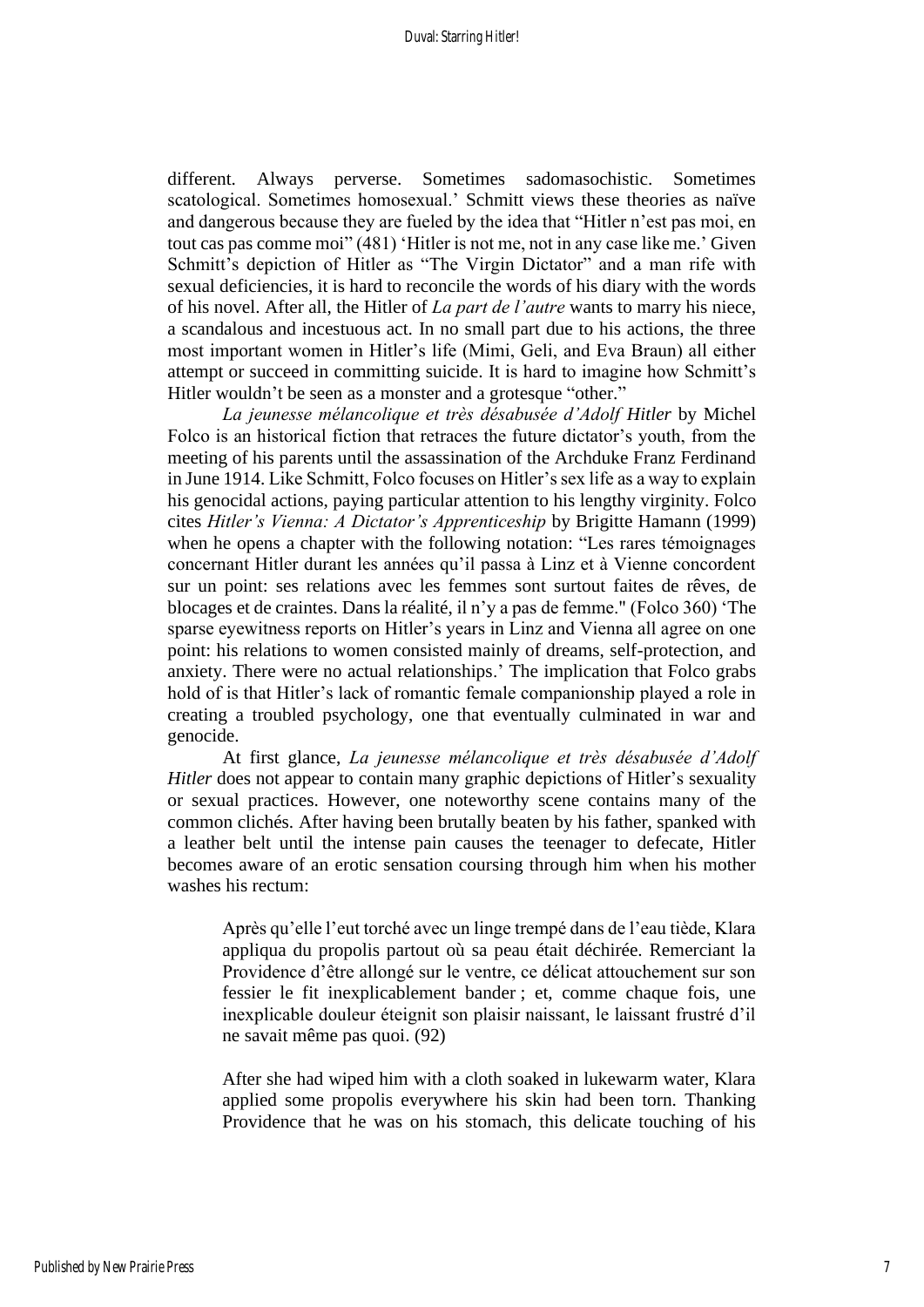buttocks made him inexplicably get a boner; and, as always, an inexplicable sharp pain turned off his budding pleasure, leaving him frustrated by something he did not even comprehend.

A similar incestuous scene is found in Patrick Besson's *Lui*, when Klara, Hitler's mother, spreads butter on her son's bottom after another beating from his father. The boy wonders if he doesn't intentionally provoke his father into harming him "pour être ensuite consolé et soigné par Klara" (53) '[in order] to then be consoled and taken care of by Klara.' However, when comparing the two versions, Folco's is more overtly sexual and graphically descriptive.

This scene, while short, is powerful, laying an explanatory framework for the *Führer*'s later actions. Hitler's first sexual arousal takes place right after he has been beaten and then soils himself, implying both masochistic and scatological sexual behaviors. His erection, originating from his mother's touch, arises from incestuous feelings. This suggestion of incest playing a part in Hitler's sexual identity is reinforced when he watches his pubescent sister, Angela, undress every night (102). La "douleur décourageante" (95) 'the discouraging pain' of the excessive narrowness of his foreskin doesn't deter his voyeurism, though it does cause him great frustration and prevents him from properly functioning sexually. Folco alludes to there being something not entirely "normal" about Hitler's sexuality; not only is his penis "abnormal," but so are his incestuous desires, making him a monster both physically and mentally. Chapter 24 opens with a quote from Sigmund Freud: "In my experience, anyone who is abnormal mentally in any way, whether socially or ethically, is invariably abnormal in his sexual life" (247). In this way, sex and the genocidal acts of the *Führer* must co-exist; one cannot be without the other.

In Besson's *Lui*, sexuality is essential to Hitler's character. Besson goes to great lengths to associate the German dictator with atypical, outlandish sexual practices. *Lui* depicts an ordinary, nameless Parisian man who discovers that he is the reincarnated Adolf Hitler during a hypnosis session. This newfound identity is the pretext for a burlesque pilgrimage and incongruous introspection of the *Führer*'s thoughts and beliefs. The novel's mentions of Hitler and his doppelganger's sexuality are as frequent as they are outlandish. The Parisian man does not have regular, ordinary intercourse with his partner, Hanna, who complains that her hands feel no pleasure when she helps him masturbate (57). Like Eva Braun before her, who was deemed "Juste bonne à lui faire une branlette de temps en temps" (136) 'only good for jerking him off now and then,' Hanna is somewhat inconsequential; she exists solely for the personal satisfaction of her partner. The vulgar vocabulary directed at her is meant to reflect Hitler's despising attitude toward his lovers.

The sexual relationship between the Parisian man and Hanna is both mysterious and perplexing: "Il frappa chez Hanna. Elle lui ouvrit aussitôt . . . Elle savait ce qu'il voulait. Elle le fit bien. Elle commençait à avoir la technique. Elle avait le teint pâle, des cernes sous les yeux" (71) 'He knocked on Hanna's door. She immediately opened . . . She knew what he wanted. She did it well.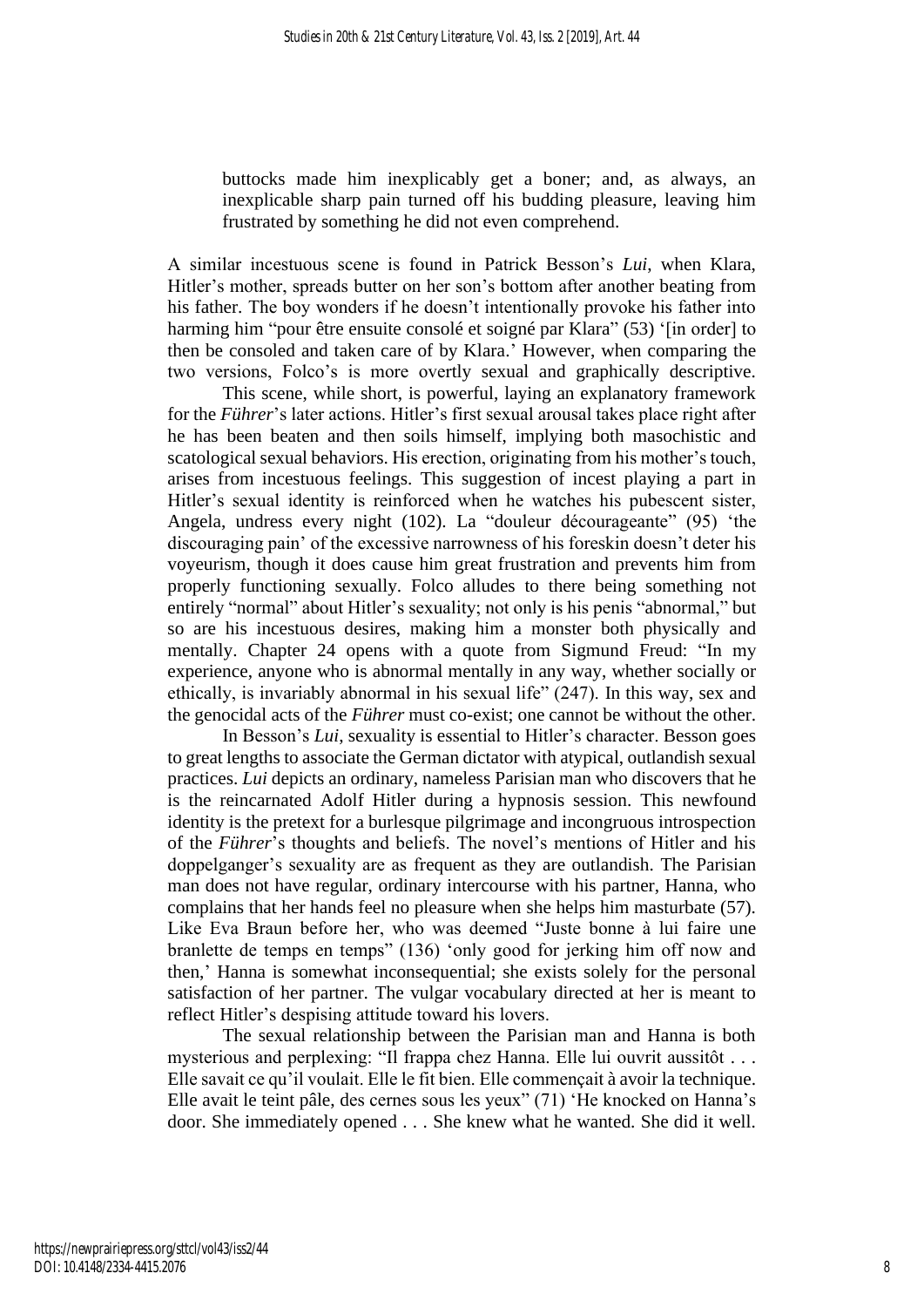She started to master the technique. She had a pale complexion, dark rings under the eyes.' This measure of ambiguity piques the reader's curiosity. When the Parisian man is under hypnosis, eventually recounting past events in Hitler's life, Besson introduces a relationship that parallels the one with Hanna: Hitler's incestuous dalliance with his niece, Geli Raubal. The grotesque nature of their relationship is found not only in what is happening behind closed doors, which the reader cannot see, but also in the way Geli is depicted as a child who calls her uncle by the infantile nickname of "Tonton Adi" (114) 'Unkie Adi' while laughing and clapping her hands when he entertains her. Their incestuous relationship ends when Hitler kills Geli (116). Besson's choice is interesting given that the official historical version of events is that Geli took her own life. While Besson's depiction of Geli's death lacks detail or explanation, her doppelganger Hanna's demise, occurring just a page later, does not: "Pourquoi lui avait-elle dit qu'elle connaissait deux journalistes de la télé et qu'elle allait tout leur raconter y compris qu'elle devait le masturber matin et soir?" (117) 'Why did she tell him that she knew two television journalists and that she was going to spill everything, including [the fact] that she had to masturbate him mornings and nights?' Hanna is viciously beaten, then left lying motionless in a pool of her own blood. Hanna's actions mirror Geli's, who threatened to report her uncle's incestuous acts to the anti-Nazi press. In this way, Besson implies that both young women were in some ways responsible for their own murders. Since the scenes appear back-to-back, the line between them blurs. The horrific fate that befell Hanna better enables the reader to imagine what Hitler did to Geli.

In Besson's *Lui*, sex and violence are intertwined, a symbiosis that is common in the portrayals of Nazis in popular culture, especially after the war's end. This type of sadomasochistic eroticism in entertainment, commonly referred to as Nazisploitation, often depicts Nazis engaging in sex crimes. In most, women suffer degradation and violence, with stories set in prisons, concentration camps, or brothels. Among the most famous examples are the films *The Night Porter* by Liliana Cavani (1974), about the sadomasochistic relationship between a former concentration camp inmate and her guard, and *Ilsa, She Wolf of the SS* by Don Edmonds (1974), in which the main character is a Nazi dominatrix with an insatiable appetite for sex. The release of these films corresponded with the *mode rétro*, a "Forties revival" phase that historian Henry Rousso identified as "the expression of the return of the repressed"(127) —"a broken mirror" in the French collective memory of the Occupation.<sup>7</sup> The

<sup>7</sup> In *The Vichy Syndrome: History and Memory in France since 1944* (1991), first published in French in 1987, Henry Rousso identifies a four-stage process in the French collective memory of World War II and the diverse "symptoms" and manifestations of trauma linked to the Occupation. From 1944 to 1954, the "mourning phase", France focused foremost on the aftermath of civil war, purge, and amnesty. Next, from 1954 to 1971, the Gaullist myth of "resistancialism," an identification of the Resistance "with the nation as a whole," facilitated the repression of memories of the civil war. This carefully constructed myth was shattered, the "mirror broken," during a third phase, from 1971 to 1974, that witnessed the "return of the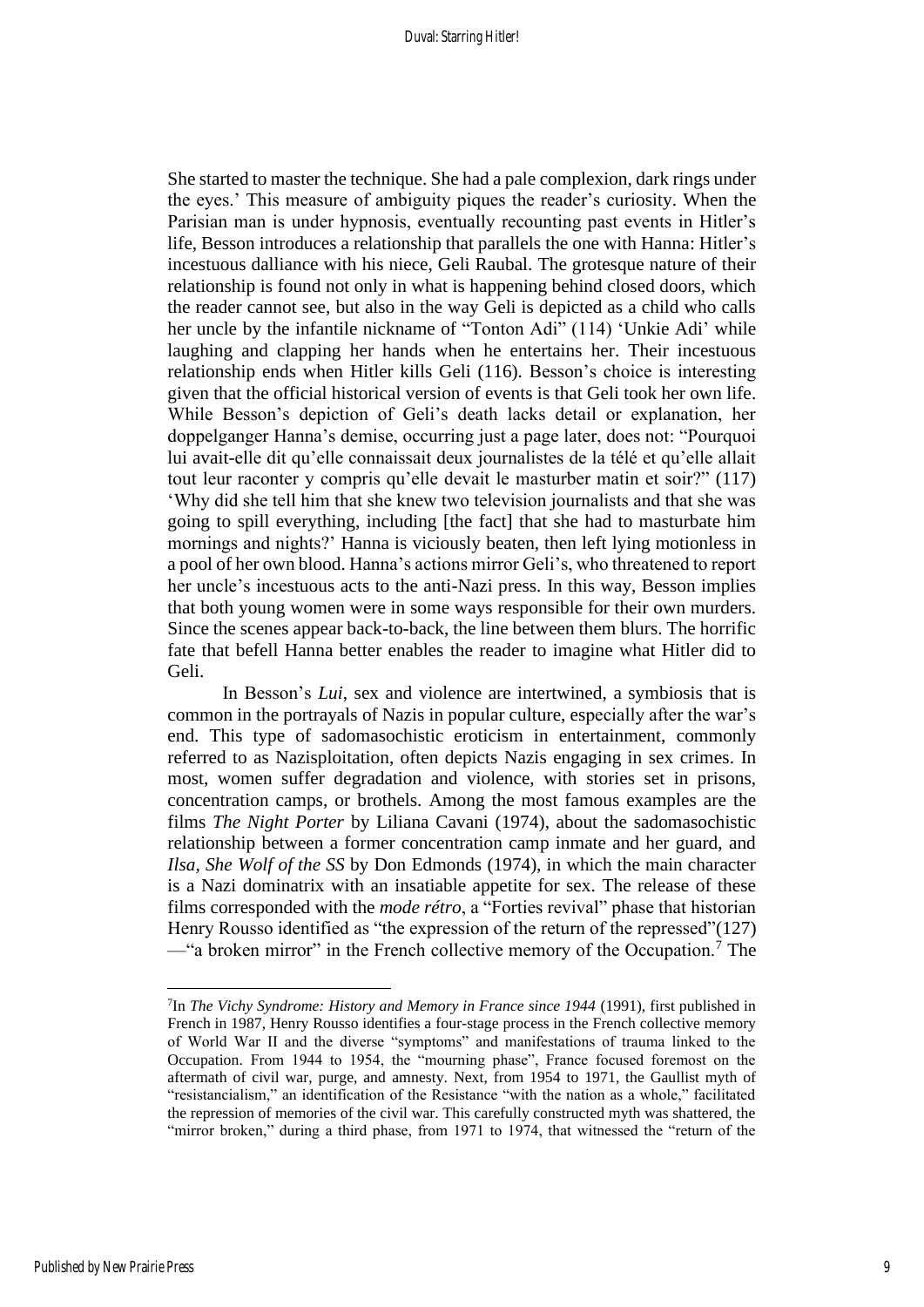1970s saw a sharp increase in "the number of films devoted to or inspired by World War II" (223) and although the *mode rétro* is primarily remembered for classics such as Marcel Ophuls's *The Sorrow and the Pity* (1968), Louis Malle's *Lacombe, Lucien* (1974) or François Truffaut's *The Last Metro* (1980), it also played a role in popularizing the links between Nazism and sexual perversion. Several scenes in *Lui* would not be out of place in any of the aforementioned Nazisploitation films. One example is when the reincarnated Hitler is sodomized by a woman wearing black leather lingerie and an enormous strapon dildo (133). The pornographic details show the passive Parisian man being dominated: "Elle lui barbouilla l'anus de vaseline, le fit mettre à quatre pattes sur le lit et le sodomisa" (133) 'She smeared his anus with Vaseline, made him get on all fours on the bed, and sodomized him.' His virility is further undermined by a vulgar comment of the dominatrix, who is surprised by the presence of both his "couilles" (133) 'balls.' The belief that Hitler had malformed genitalia was widespread among Allied troops; a popular and profane British song was called "Hitler Has Only Got One Ball" (Kelley, 208). The words "balls" and "ballsy" have long been associated with the idea of courage; to mock the *Führer*'s testicles as being defective demeaned not only his sexual abilities, but also implied that the Nazi dictator's leadership was also flawed and weak: "Identifying them with ludicrous, obscene or scatological imagery" was a way of "reducing [the] fear of terrified enemies" (Cleveland, 89).

Similarly, identifying Hitler with such imagery allows novelists to further diminish him. Besson shows a strong familiarity with Nazisploitation clichés, placing Hitler in situations that traffic in the extravagant sexual fantasies attributed to the Nazi leader while simultaneously playing up and mocking the *Führer*'s supposed sexual shortcomings. This perversity attributed to Hitler peaks in a scene where he visits a brothel. An overweight black prostitute, a woman, accepts his request to urinate in his mouth while he masturbates (98). While the sex act itself is meant to be outrageous, so is the identity of his partner. Later, when it is pointed out to him that he made love to a "négresse" (98) 'negress,' Hitler contradicts: "Je n'ai pas fait l'amour avec elle: j'ai bu sa pisse" (98) 'I did not make love with her; I drank her piss.' This grotesque image contains not only the obvious racial component, but it also has an element of anti-fat bias, a discrimination that isn't solely a facet of Hitler's character, but is shared by the writer's primary audience, French society. Hitler's choice of prostitute is deliberate; when perusing his options at the brothel, several other prostitutes are presented as being a better fit for a Nazi but are rejected by him.

Later in the novel, Besson further increases the level of outlandish sexual behavior by introducing coprophagy, the eating of feces. The Parisian man

repressed." The final phase, one of "obsession," was characterized by the reawakening of Jewish memory and the importance that reminiscences of the Occupation assumed in French political  $debate''(10)$ .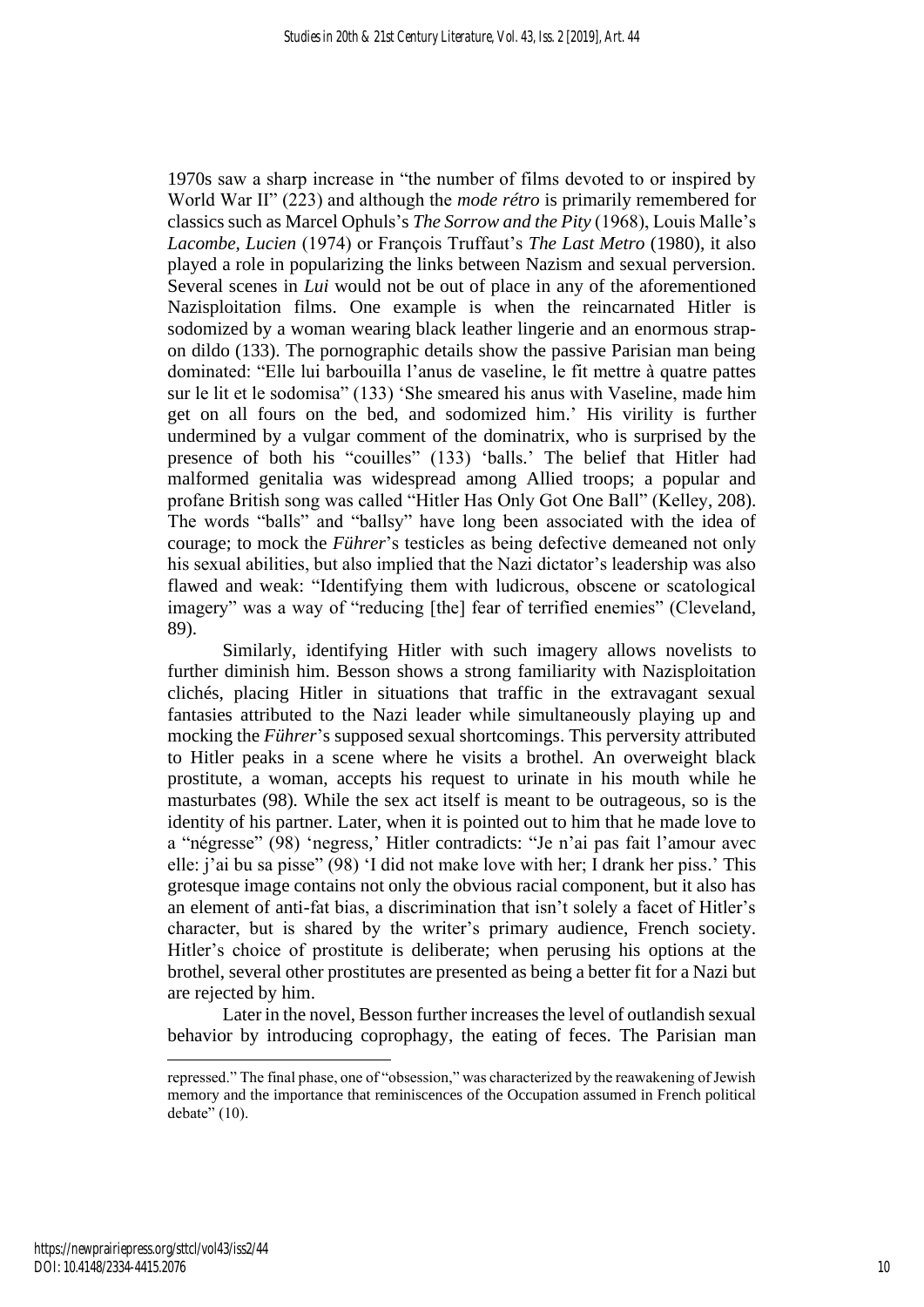hopes to find a young woman who would accept to "chier" (128) 'shit' in his mouth. From there, the novel's language becomes ever more vulgar and the sex becomes both omnipresent and bizarre. Hitler has sexual relationships with Martin Bormann and Joseph Goebbels who have been reincarnated as women named Martine (137) and Josepha (167-68). Linked by their grotesque nature and their over-usage, Hitler's participation in sadomasochism, urophagia, and coprophagy are part of the same 'joke,' meant to diminish the former dictator while also making the reader laugh, likely uncomfortably. Besson believes that it is easier to ridicule Hitler's private sex life than to address the deeper psychological issues of the man who decimated Europe.

*Lui*'s portrayal of Hitler's sexuality stands in contrast to those of *La part de l'autre* and *La jeunesse mélancolique et très désabusée d'Adolf Hitler*. Schmitt and Folco focus on the brutality of Hitler's father, his failure of the entrance exam of Vienna's Academy of Fine Arts, and his experiences during the First World War as a means of explaining his psyche and how he became a mass murderer. Besson instead paints a significantly different picture, trafficking in stereotypes about Hitler's sexuality, all meant to ridicule the man. Besson is clearly aware of these myths: "Lui, on le traitait de tous les noms. On l'attaquait sur son physique, ses origines, sa sexualité" (159) 'Him, he was called every name under the sun. He was attacked on his physical appearance, his origins, his sexuality.' Martin[e] Bormann declares that sexual perversion is to be associated with being a Nazi (162), just like weekends in the countryside, vegetarianism, sports, or medicine. At one point, Hitler is asked, "*Mein Führer*, y a-t-il un rapport entre l'impuissance sexuelle et le nazisme?" (97) '*Mein Führer* is there a connection between sexual impotence and Nazism?'

In addition to this grotesque sexuality, all three novels utilize dark, provocative humor, often intertwining the two. This is reminiscent of a pair of earlier, prominent French works. First is Patrick Modiano's *La Place de l'étoile* (1968), in which the main character, Raphael Schlemilovitch, an implausibly anti-Semitic Jewish collaborator, is a ruthless rapist who even becomes Eva Braun's lover. The second is Jonathan Littell's aforementioned *Les bienveillantes*, centered around SS officer Maximilien Aue, who embodies many of the sexual proclivities ascribed to Hitler and other Nazis, including homosexuality, autoerotic asphyxiation, an incestuous relationship with his twin, fantasies of incest with his mother, sadomasochism, and scatology. The *New York Times* review of *Les Bienveillantes* wittily asked, "Do I have the time and emotional resources to invest in a 1,000-page book on the Holocaust that sounds like a transcription of Passolini's '120 Days of Sodom'?" (Rich). This type of novel is not singular to France, either. Lavie Tidhar's British novel, *A Man Lies Dreaming* (2014), follows Hitler, now known as 'Wolf,' as he scratches out a miserable living as a private detective in 1939 London, a world in which the communists, not the Nazis, came to power in Germany. Herr Wolf's sexual proclivities are as lewd and debauched as any leveled against the real Adolf Hitler. He engages in phone sex, has friendships with prostitutes who entice and repulse him in equal measure and, most sensationalistic of all,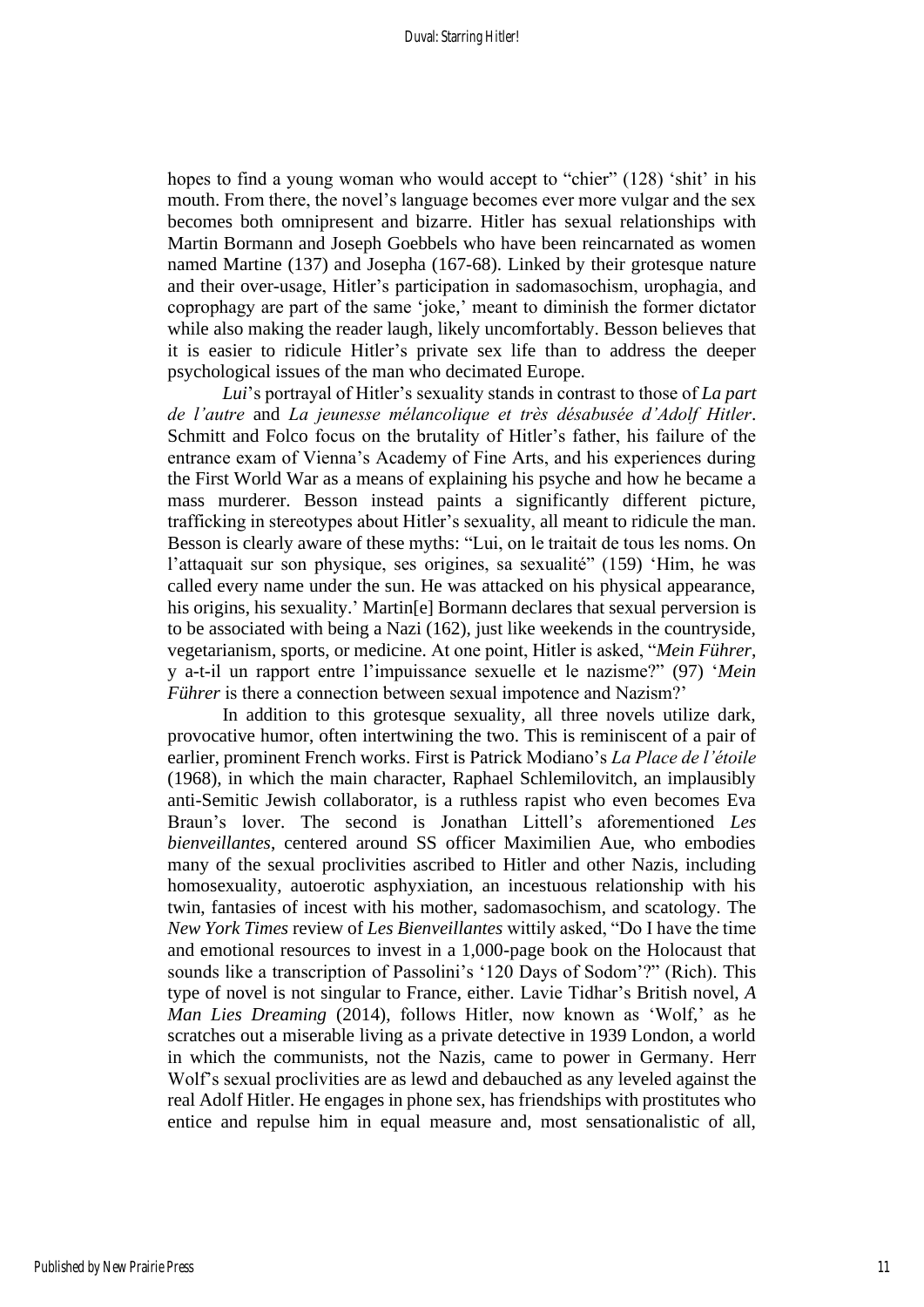engages in a bondage-rape fantasy with an SS-style dominatrix: "'I will please you, mein herr,' she whispered . . . She pushed her finger deep inside me. Her other hand came round and took hold of me and stroked as she kept up a rhythm. A second finger joined the first, violating me. I shuddered with pleasure, hating her and all women, and thinking of Geli and the things I had taught her to do"  $(43)$ .

The 'humor' of these novels is found in "a form of humorous monstrosity devised for satiric purposes," as well as the marriage between "the repulsive and the comic," particularly in the way they go as far as they can to be politically incorrect and thereby provoke their readers (Stott 87). A notable example is found in *Lui*, when Hitler is confused for a Jew, then immediately gets an erection and declares: "'Oui, je suis juif, je suis un sale Juif!' Il ne pouvait plus résister : il sortit son sexe et commença à se masturber" (151-2) '"Yes, I am a Jew, I am a dirty Jew!" He could not resist any longer; he took out his penis and started masturbating.' There is the obvious ridiculousness of such an incongruous scene, the reader's almost involuntary exclamation of "I can't believe he just said that!," although whether such a thought is directed at the fictional Hitler or the writer who put those words in his mouth is unclear**.** Such coarse humor, sexual and otherwise, is an important component in making Hitler grotesque; "it is the manner and proportions in which oxymoronic characteristics are put together and presented that determines its psychological and aesthetic register – from abject buffoonery to white-knuckle unease" (Storr 213). Instead of describing this type of narrative mechanism as grotesque, Debarati Sanyal (2010) talks about "ironic complicity" as "a mode of narration that coerces the reader into complicitous identification with the narrator, and that simultaneously sabotages this identification through irony" (48) when describing narrative mechanisms in the fictional testimony of *Les bienveillantes*' perpetrator. This also applies to fictional portrayals of the leader of Nazi Germany. There is entertainment to be found when Hitler sits down with his therapist, Sigmund Freud, in *La part de l'autre*, or when Herr Wolf is circumcised by Jewish gangsters in *A Man Lies Dreaming*. Placing these fictional Hitlers into situations that are far-removed from ones in which the historical Hitler lived creates a humorous situation. The more ridiculous, the **better** 

However, humor as a component of these Hitler fictions is not limited to sex. It is also found in the *Führer*'s recurring gastro-intestinal problems; Hitler's sexual exploits are strange enough, but it is every bit as bizarre to imagine him sitting on a toilet. In *Lui*, Hitler takes suppository sleeping pills but remains so constipated that he begins to long for his old Parisian life where he managed "un gros caca" (84) 'a big poop' every seven hours. The vocabulary is both infantile and embarrassing, further diminishing Hitler's image. In Folco's *La jeunesse*, Hitler's digestive problems start when he develops jealous feelings upon discovering his mother's pregnancy (73) and mark most of the main events of his youth; meeting his first crush and getting a diploma are among the reasons for his uncontrollable flatulence (151-87). These scatological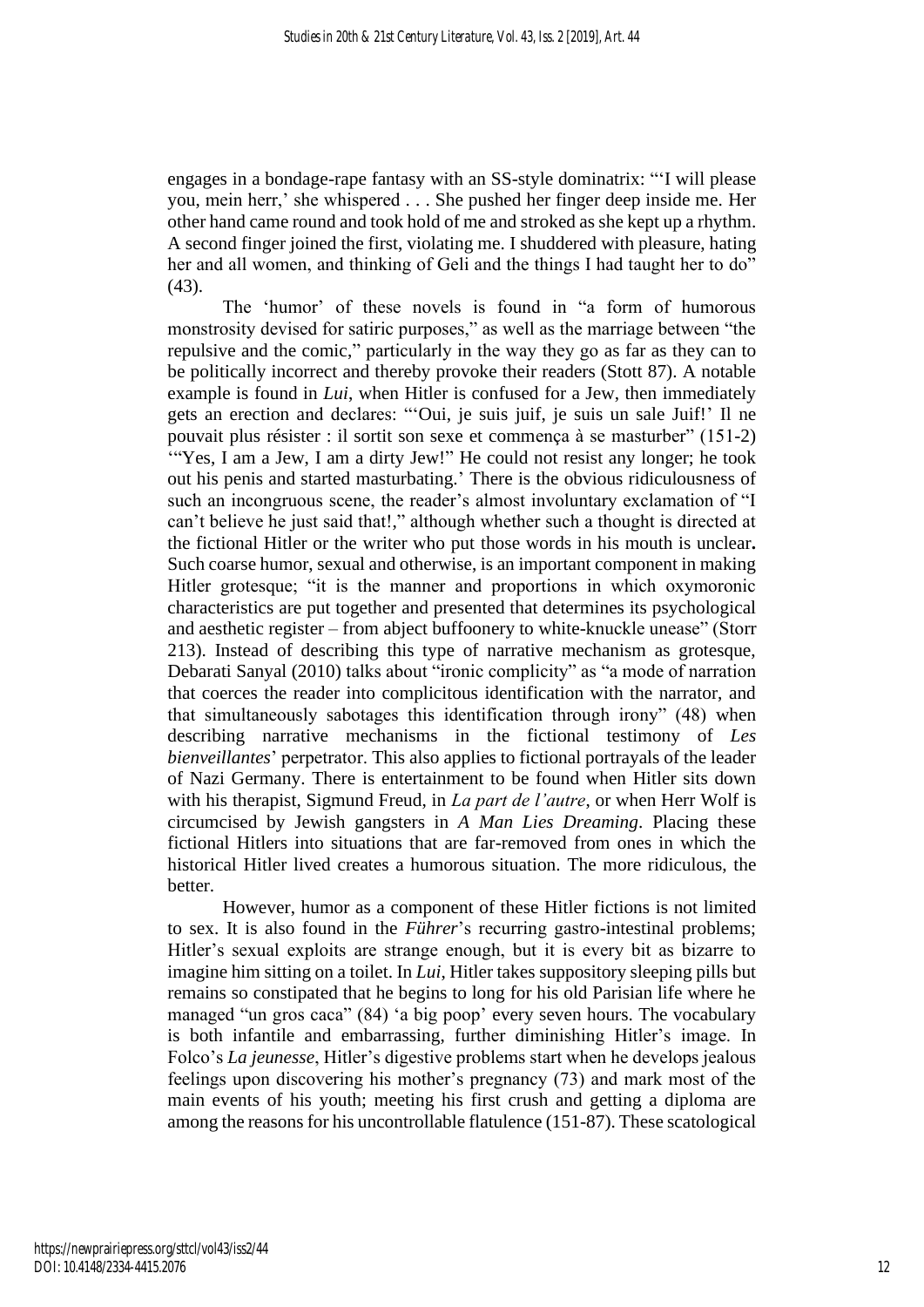jokes are taken to an extreme new level when young Hitler, by now something of a farting impresario, puts on a flatulent performance in order to reclaim his favorite bench from an intruder. "Alors affichant l'air inspiré d'un mélomane qui improvise, Adolf se souleva sur une fesse et se délesta d'un authentique concerto grosso durant lequel l'oreille exercée d'Auguste apprécia l'aisance de l'artiste à moduler les intensités, à passer du *pianissimo* au *poco forte* pour grimper *fortissimo* et conclure *smorzando*" (93) 'Then displaying the inspired air of an improvising music lover, Adolf raised himself on one buttock and unloaded a real concerto grosso from which August's well-trained ear could fully appreciate the artist's ease in modulating pitches and depths, to move from *pianissimo* to *poco forte*, to climb *fortissimo* and conclude *smorzando.*' The idea of uncontrollably passing gas in public is, for most people, one of great embarrassment; therefore, the image of Hitler suffering such a fate is especially humorous and the fact that, in at least this one instance, he relished it is equally diminishing. The public image of the German dictator at the height of his power is extremely difficult to reconcile with that of a man lacking control over his own bowels. For an author to put him in such a predicament gives the reader a small thrill of revenge at the famous man for falling so low. Even the fictional Hitler is aware of how such vulgar humor diminishes him, how it makes him far less than his historical self: "Plus jamais Leibowitz ne l'appelait *mein Führer*. Maintenant, il avait droit à un petit *monsieur Hitler* Presque méprisant" (Besson 118) 'Nevermore did Leibowitz call him *Mein Führer*. Now, he was treated to a mere *Mr. Hitler*, almost contemptuously.'

Humor can also be found in the way twenty-first century life is seen through Hitler's eyes. In *Lui*, the fictional Hitler joyfully credits himself for the progress made by the Germanic race over the last fifty years: "Qui avait généralisé la pratique du sport? Qui avait été l'initiateur de ce qu'on appelait aujourd'hui la diététique?" (72-73) 'Who had made the practice of sport widespread? Who was the originator of what is nowadays called nutritional science?' In this way, *Lui* resembles *Er ist wieder da* (*Look Who's Back*), a bestseller in Germany by Timur Vermes, which features a Hitler who awakens not in the final days of the Second World War of 1945, but in the re-built, modern Berlin of today. This Hitler's appearance is so out of place among his fellow Germans that he is mistaken for a comedian. From the outset of the novel, Hitler is always the butt of the joke. Twenty-first century Berliners simply cannot take him seriously. Vermes writes within the long tradition of portraying Hitler as a foolish clown, following in the footsteps of Charlie Chaplin's *The Great Dictator* (1940), Tex Avery's *Blitz Wolf* (1942), the Donald Duck cartoon *Der Fuehrer's Face* (1943) and the later depiction found in Mel Brooks' satirical film, *The Producers* (1967). In *Er ist wieder da*, the former dictator, much like the Hitler of *Lui*, is a fish out of water, a man literally out of time who, though he still resembles his conventional image, has been left behind on the trash heap of history as the rest of us moved forward without him. Much of the humor of the novel comes from watching events unfold from Hitler's point of view as he tries to come to grips with the changes that have occurred in his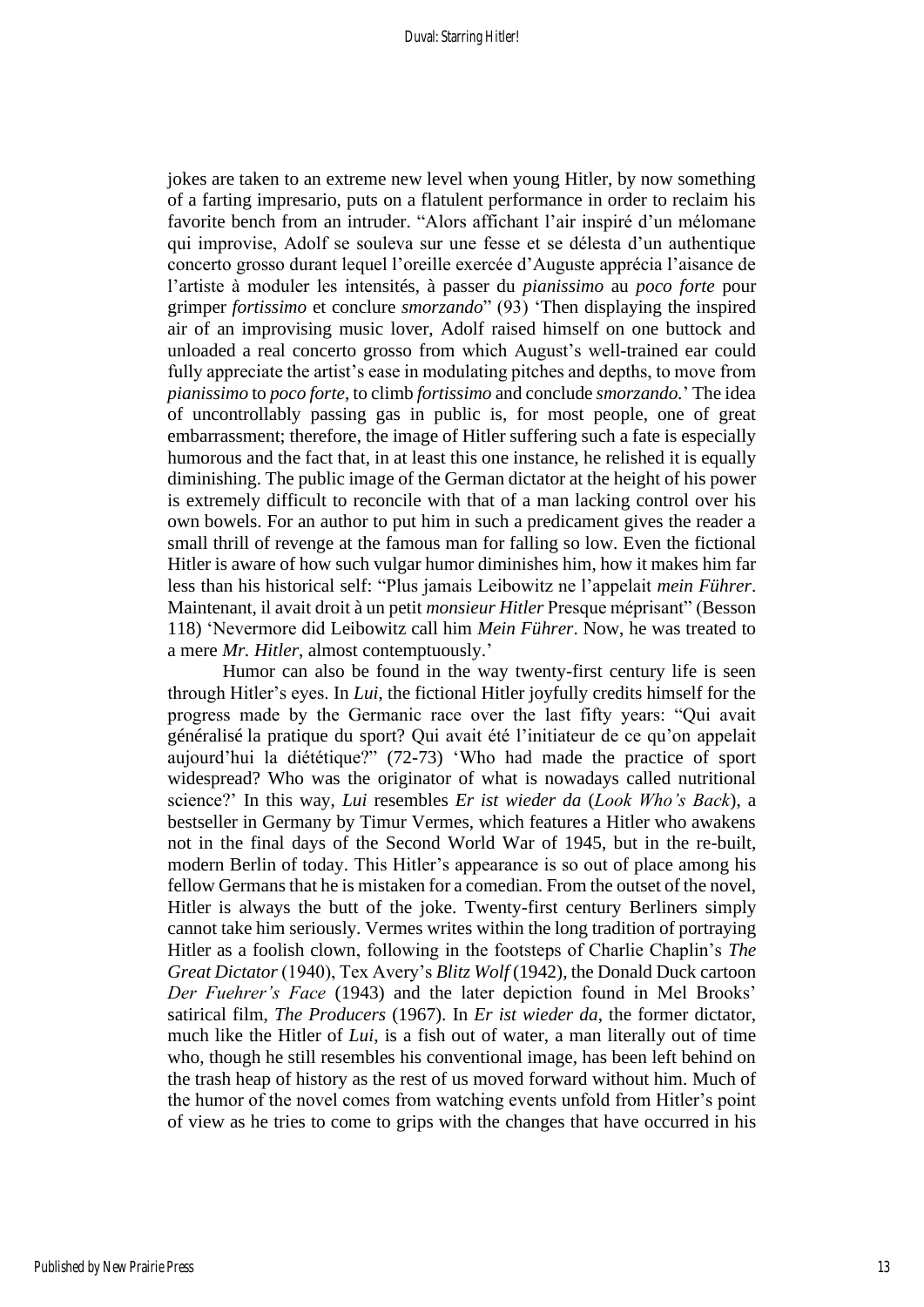#### absence.

*Er ist wieder da*, however, also warns of a reality where Hitler has been so caricatured, so demystified and ridiculed that he becomes unrecognizable. Vermes's critique is that because of our modern need to be entertained, we are willing to overlook almost anything, even when Hitler is staring us right in the face. At the novel's end, Hitler becomes aware of his potent political talents and decides to fund a political movement, but his peers continue to be unable to recognize his true identity. In this sense, the caricatured memory of Hitler as evil incarnate has been replaced. *Er ist wieder da* suggests that a movement resembling Nazism will inevitably return, enabled and encouraged by technology and a complicit media. Further, it postulates that people won't recognize it for what it is. Similarly, in *A Man Lies Dreaming*, the end of the novel sees the ascension in Britain of a right-wing fascist leader equivalent to Hitler. Both fictional works warn that there won't be another Hitler, not exactly, but that we will continue to be exposed to other forms of seduction, of monsters cut from a similar cloth.

This may explain one possible reason for the resurgence of Hitler and other Nazis in popular French fiction: the need to better understand the recent rise of populism and the extreme right in Europe and across the Occidental world. The Front National (renamed Rassemblement National in 2018), the French populist, radical right-wing party, "which was founded in 1972 from a disparate group of neofascist organizations, in an attempt to unify the extreme Right and present a more acceptable face to the electorate," has steadily gained at the ballot box and has established itself "as a significant political force" (Flood 21). In *Fascism's Return* (1998), Richard J. Golsan warns, "those who have witnessed at close range the Front National's campaign tactics and the effect their coming to power creates among the populace find strong parallels with the rise of Nazism" (7). He states that renowned French intellectuals such as Alain Finkielkraut (1992), Jacques Julliard (1994), and Bernard-Henri Lévy (1994) have all "compared the situation in European democracies to the climate of the Weimar period in its declining and crisis-ridden final years" (Golsan 1). *Fascism's Return* foresaw the success of the Front National candidates Jean-Marie Le Pen and his daughter, Marine Le Pen, who were finalists in the 2002 and 2017 French Presidential elections. The radical right-wing party is now "making gains in every local, European and regional election" and its "presence in the presidential final round" is now taken for "granted" (Chrisafis). Cynically, Besson's fictional Hitler rejoices that "il avait eu plein d'imitateurs, de disciples, de descendants" (77) 'he'd had plenty of imitators, disciples and descendants,' as well as the "innombrables fans qu'il conservait dans le monde des vivants" (77) 'countless fans he retains in the living world.'

However, the use of Hitler as a fictional character may inadvertently provide a new forum to spread fascism's hateful and dangerous ideas: "Because images of Hitler now proliferate, there is a danger that the didactic quality of these representations is being lessened as the Holocaust begins to adopt a metonymic function of wrongdoing in a much broader sense, weakening the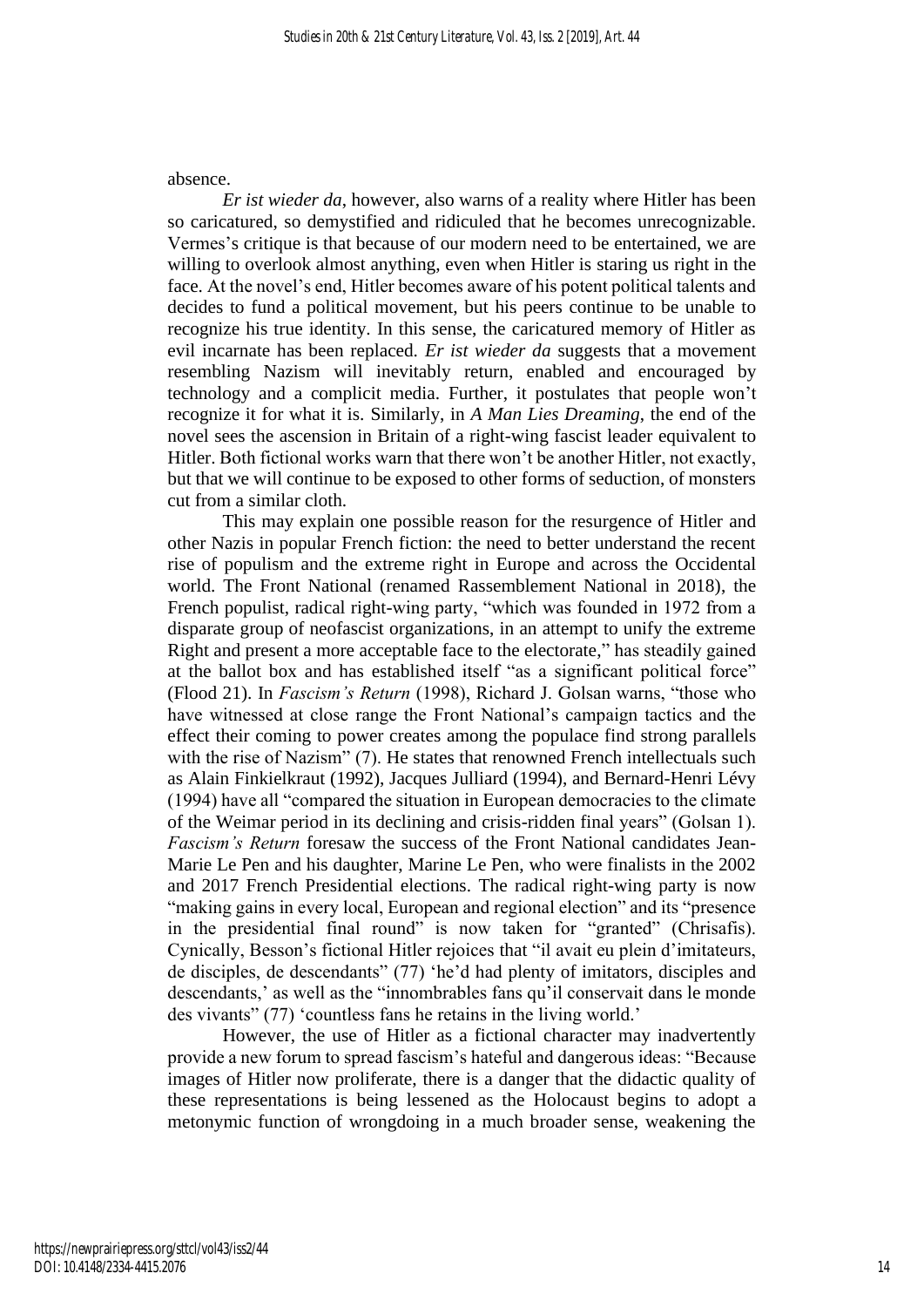specificities of the Nazi genocide" (Pettitt 95). An important catalyst for this phenomenon resides with the reader. Particularly, how can any author know the political position of their reader? How do readers morally assess the actions of the fictional former dictator? Could their own hatreds be re-affirmed by these literary Hitlers? Jeremy Hawthorn and Jakob Lothe write that there is "no reading, viewing, or listening to a narrative that does not require some ethical sensitivity and the exercise of moral discrimination on the part of the reader, viewer or listener" (6).This idea is echoed by Sanyal in *Memory and Complicity: Migrations of Holocaust Remembrance* (2015):

Aesthetic representations can serve as laboratories for experimenting with practices of remembrance, yet the responsibility to animate their virtual memories lies in their reception. Reading is an ethical engagement, an activity attuned to the mobility of figures and their variable meanings…[R]eading is where the ethics if memory in motion can develop. (22)

So what about these novels appeals to a reader? In an examination of Marcel Ophuls's documentary *Hôtel Terminus: The Life and Times of Klaus Barbie* (1988), which focuses on the head of the German Security Police's (SIPO-SD) time in Lyon during the German occupation of France, Suleiman praises the brilliance of the film in "its capacity to pose uncomfortable questions for the viewer – or to put it another way, in its capacity to force the viewer into uncomfortable subject positions in relation to the material" (87). Much like the novels in this study, the documentary "creates a destabilizing effect on the viewer's understanding, on his or her moral certainties" (87). But no reader or viewer comes to new material from the same starting point. So how could our authors be certain of where their reader stands in regard to what Suleiman calls an "intricate dance of closeness and distance, identification and disavowal"  $(105)?$ 

Historian André Loez, in an interview with daily French newspaper *Libération* , deplores the current fascination among French intellectual elites for Second World War collaborators and anti-Semites such as Céline, Lucien Rebatet, or Charles Maurras, saying "Comme si le vernis culturel rendait l'antisémitisme plus acceptable et 'diffusable'" (Faure) 'as if the cultural veneer made antisemitism more "acceptable."' Loez also denounces the trend's voyeurism. Although Schmitt, Besson, and Folco may have had good intentions in their fictional portrayals of the Nazi dictator, and although their alternative histories try to explain Hitler and the carnage he caused while challenging his popular perception as the epitome of evil, their novels commit the voyeuristic sin denounced by Loez (Faure). Worse, by placing Hitler back in the spotlight, they may also be feeding the political resurgence of the extreme right. Understandably so, all three authors are careful not to give too much attention to the ideological particulars of Hitler's anti-Semitic, racist discourse, but by failing to clearly address his xenophobic ideas, by not confronting and fully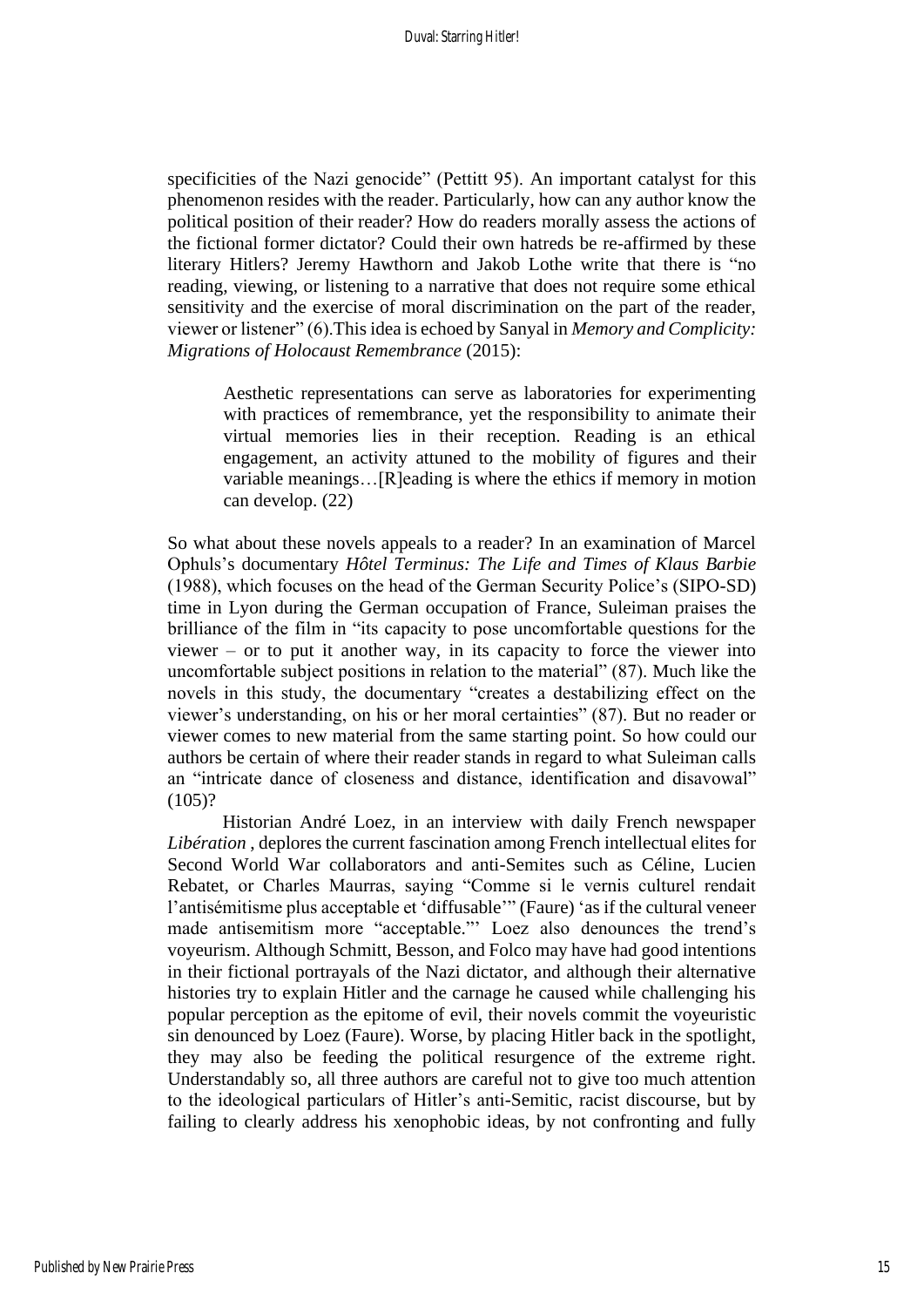disarming them, they risk repeating some of the same mistakes that helped bring Hitler to power and, ultimately, the world to war**.** In *Crisis of Memory and the Second World War* (2006), Suleiman proposes that we ask ourselves the following "salutary question" when reflecting on the evolution of the memory of past events: "How is memory *best* enacted or put to public use?" (8). Put another way; how can we be sure that certain uses of memory aren't being put to their *worst* use? With this in mind, it is essential that we recognize that there are ethical stakes in literature, that fiction can spread lies just as easily as truths: "Storytelling practices may help define who we are, refine our moral sensibilities and open new possibilities of experience, action and self-invention, but, at the same time, they may be the vehicle of simplifications, obfuscations or plain lies that corrupt our moral standing" (Meretoja and Davis 1).<sup>8</sup>

Offering a multiplicity of Hitlers or deconstructing his imagery may give twenty-first century readers different lenses through which to view him, but it is questionable whether any bring us closer to the truth of who he really was. While the use of various psychological explanations, gratuitous sex, and dark humor may demystify Hitler or make him appear more human, an overindulgence in any of them also makes it significantly harder to grasp the reality of the man, almost to the point where it becomes impossible to understand his place in history or the current modern world. Literary and cultural historian Michael Butter warns that "the roots of the Third Reich and the origins of the Holocaust must not be reduced to Hitler's personality and his childhood traumas, but that larger structural and social forces were at work there"  $(179)$ . The focus on Hitler or other high Nazi dignitaries, such as Mengele in Guez's novel, is a disservice that prevents us from looking at the broader mechanisms that contributed to the rise of the *Führer* and totalitarianism. A small exception to this can be found in *L'ordre du jour*, the winner of the 2017 Prix Goncourt, which reexamines the meeting of 24 German industry leaders with Hitler in 1933, and focuses not only on the perpetrators but also the mechanisms that led to the Anschluss, the 1938 annexation of Austria by Nazi Germany, and the subsequent outbreak of the Second World War.

Making fun of Hitler by painting him as sexually grotesque is not only a great source of entertainment but also a way of reassuring ourselves that we are nothing like him. However, whether we want to admit or not, Hitler was human, a product of his times and environment. If we fail to address how a man like him came to be, even if we try to find the answer to this question through fiction, we run the risk of blinding ourselves to the arrival on the scene of someone who would follow in the *Führer*'s footsteps.

<sup>8</sup>For an exploration of the ethical potential and risks of storytelling, consult recent volumes *Storytelling and Ethics: Literature, Visual Arts and the Power of Narrative* (2018), edited by Hanna Meretoja and Colin Davis, *Traces of War: Interpreting Ethics and Trauma in Twentieth-Century French Writing* (2018) by Colin Davis, and *The Ethics of Storytelling: Narrative Hermeneutics, History and the Possible* (2018) by Hanna Meretoja.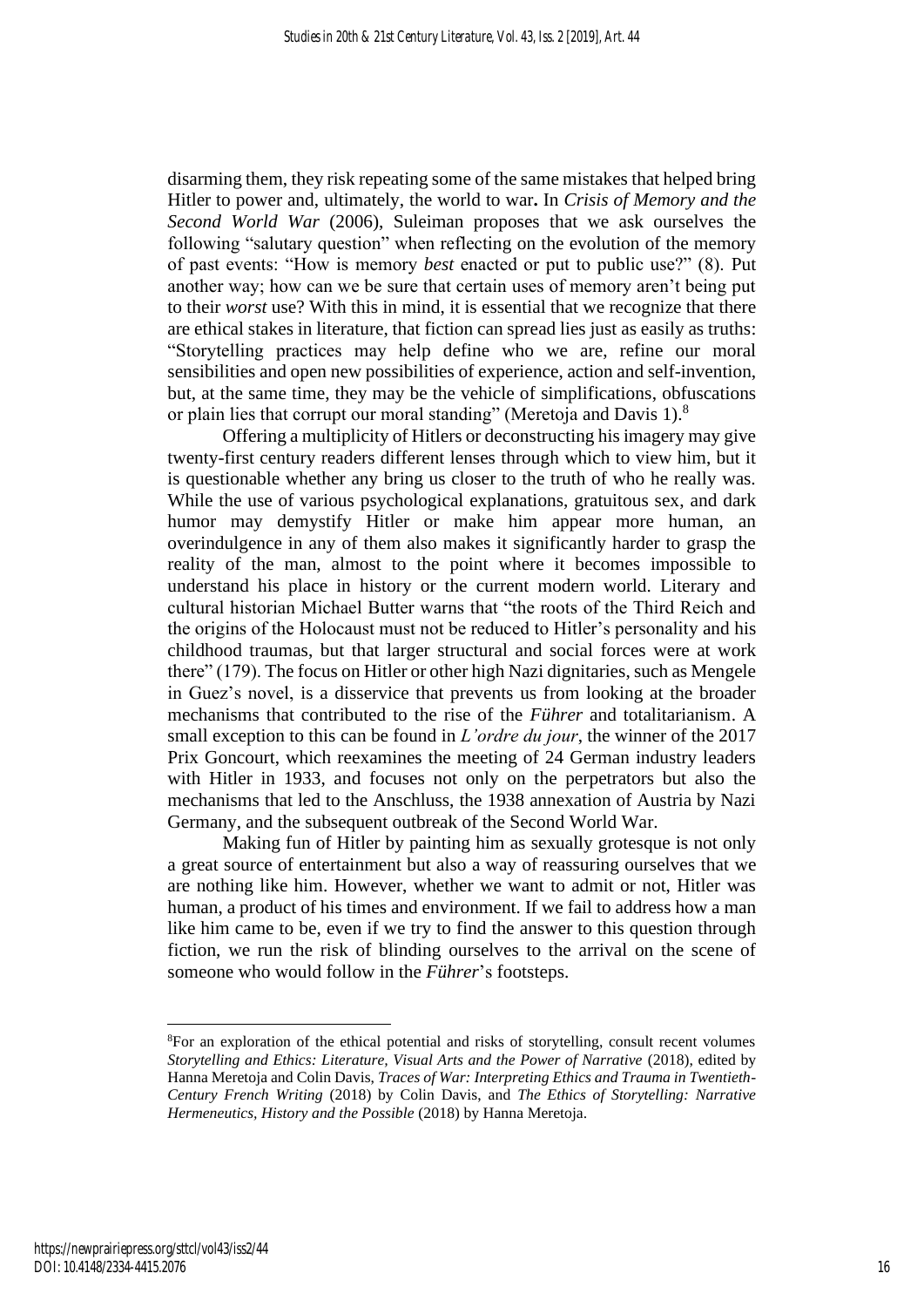#### Works Cited

- Adams, Jenni, and Sue Vice. *Representing Perpetrators in Holocaust Literature and Film*. Vallentine Mitchell, 2013.
- Adorno, Theodor W. *Prismen: Kulturkritik und Gesellschaft*. 1955. Suhrkamp, 1987.
- Besson, Patrick. *Lui*. Albin Michel, 2001.
- *Blitz Wolf.* Directed by Tex Avery. Metro-Goldwyn-Mayer, Loew's Inc., 1942.
- Butter, Michael. *The Epitome of Evil: Hitler in American Fiction, 1939-2002.* Palgrave Macmillan, 2009.
- Céline, Louis-Ferdinand. *Ecrits polémiques. Édition critique établie, présentée et annotée par Régis Tettamanz*. Édition Huit, 2012.
- Chrisafis, Angelique. "Marine Le Pen defeated but France's far right is far from finished." *The Guardian*. Online Edition. May 7, 2017. www.theguardian.com/world/2017/may/07/marine-le-pen-defeatedfront-national-far-from-finished.
- Cleveland, Les. "Soldiers' Songs: The Folklore of the Powerless." *New York Folklore*. Vol. 11, Iss. 1, 1985.
- Compagnon, Antoine. "History, and Fantasy: Revisiting *Les Bienveillantes*." Trans. Benjamin Young. *Yale French Studies, Literature and History: Around "Suite Française" and "Les Bienveillantes".* No. 121. 2012. pp. 113-27 *www.jstor.org/stable/23645859.*
- *Der Fuehrer's Face*. Directed by Jack Kinney. Walt Disney Productions, RKO Radio Pictures, 1943.
- Davis, Colin. *Traces of War: Interpreting Ethics and Trauma in Twentieth-Century French Writing.* Liverpool UP, 2018.
- Dupuis, Jérôme. "Pourquoi Gallimard recule sur les pamphlets antisémites de Céline." *L'Express*. Online Edition. Jan. 11, 2018. www.lexpress.fr/actualite/pourquoi-gallimard-recule-sur-lespamphlets-de celine\_1975326.html.
- Duval, Marion. *D'un salaud l'autre: Nazis et collaborateurs dans le roman français.* Presses Universitaires Français Rabelais de Tours, 2015.
- ---. "When Real Life Isn't Evil Enough for Fiction. French Postwar Literature and the Relationship between Evil and Sexuality." *The Function of Evil Across Disciplinary Contexts*, edited by Malcah Effron and Brian Johnson, Lexington Books, 2017.
- Edwards, Justin D., and Graulund, Rune*. Grotesque*. Routledge, 2013.
- Faure, Sonya. "Il existe un voyeurisme autour du nazisme et de la collaboration." *Libération*. Online Edition. Feb. 2, 2018. http://www.liberation.fr/debats/2018/02/02/il-existe-un-voyeurismeautour-du nazisme-et-de-la-collaboration\_1626734.

Finkielkraut, Alain. *Comment peut-on être croate ?* Gallimard, 1992.

Flood, Christopher. "Organizing Fear and Indignation: The Front National in France." *Fascism's Return: Scandal, Revision, and Ideology since 1980*, edited by Richard J. Golsan. Nebraska UP, 1998.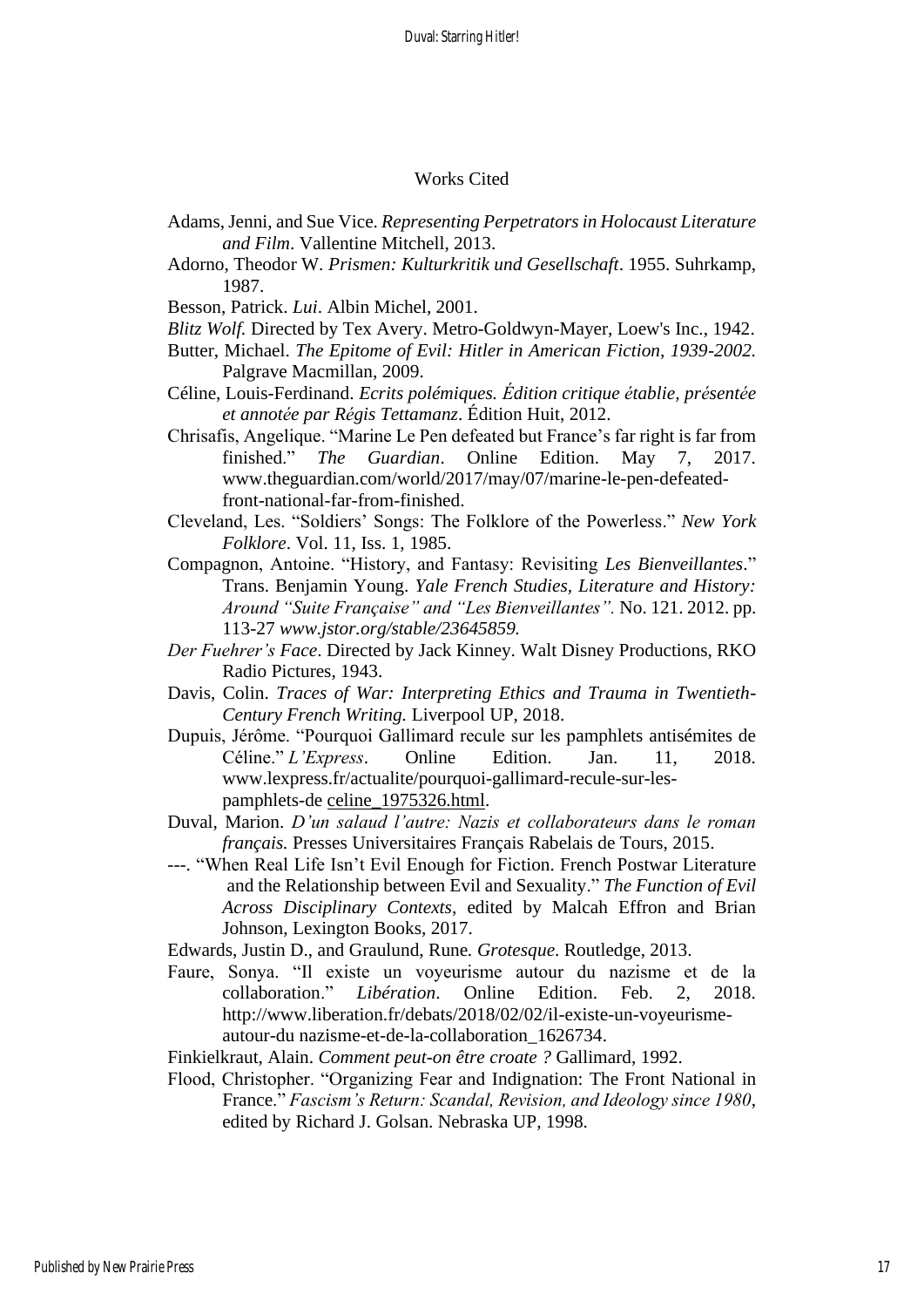Folco, Michel. *La jeunesse mélancolique et très désabusée d'Adolf Hitler*. Stock, 2010.

Freud, Sigmund. *The Freud Reader*. 1905. Edited by Peter Gay, Norton, 1989.

Genet, Jean. *Pompes funèbres*. 1947. Gallimard, 1978

- Golsan, Richard Joseph. *Fascism's return: scandal, revision, and ideology since 1980*. Nebraska UP, 1998.
- Golsan, Richard Joseph, and Philip Watts. "Editors' Preface." *Yale French Studies, Literature and History: Around "Suite Française" and "Les Bienveillantes".* No. 121. 2012. pp. 1-7. *JSTOR*, www.jstor.org/stable/23645851.
- *The Great Dictator.* Directed by Charlie Chaplin*.* Charles Chaplin Film Corporation, United Artists, 1940.
- Guez, Olivier. *La disparition de Josef Mengele*. Grasset, 2017.
- Hamann, Brigitte. *Hitler's Vienna: A Dictator's Apprenticeship*. Trans. Thomas Thornton, Oxford UP, 1999.
- Hawthorn, Jeremy, and Jakob Lothe. "Introduction: The Ethical (Re)Turn." *Narrative Ethics*, edited by Jakob Lothe and Jeremy Hawthorn, Rodopi, 2013.
- Hayman, Ronald. *Hitler and Geli*. Bloomsburry, 1997.
- Heiden, Konrad. *Der Fuehrer: Hitler's Rise to Power*. Houghton Mifflin Co, 1944.
- *Hôtel Terminus: The Life and Times of Klaus Barbie*. 1988. Directed by Marcel Ophuls. Icarus Films, 2010.
- *Ilsa, She Wolf of the SS*. 1974. Directed by Don Edmonds. Scanbox, 2011.
- Julliard, Jacques. *Ce fascisme qui vient*... Seuil, 1994.
- Kayser, Wolfgang. *The Grotesque in Art and Literature*. 1957. Translated by Ulrich Weisstein, Columbia UP, 1981.
- Kershaw, Ian. *Hitler: 1889-1936*: *Hubris*. W.W. Norton, 1999.
- Kelley, Greg. "Colonel Bogey's March through Folk and Popular Culture." *Warrior Ways: Explorations in Modern Military Folklore*, Utah State UP, 2012.
- *Lacombe, Lucien*. 1974. Directed by Louis Malle. The Criterion Collection, 2010.
- Lacoste, Charlotte. *Séduction du bourreau. Négation des victimes*. Presses Universitaires de France, 2010.
- Langer, Walter C. *The Mind of Adolf Hitler: The Secret Wartime Report*. Basic Books, 1972.
- *The Last Metro*. 1980. Directed by François Truffaut. The Criterion Collection, 2010.
- Lévy, Bernard-Henri. *La pureté dangereuse*. Grasset, 1994.
- Littell, Jonathan. *Les bienveillantes*. Gallimard, 2006.
- Lively, Scott Eric, and Kevin Abrams. *The Pink Swastika: Homosexuality in the Nazi Party.* 1995. Founders Publishing Corporation, 1996.
- Meretoja, Hanna. *The Ethics of Storytelling: Narrative Hermeneutics, History and the Possible*. Oxford UP, 2018.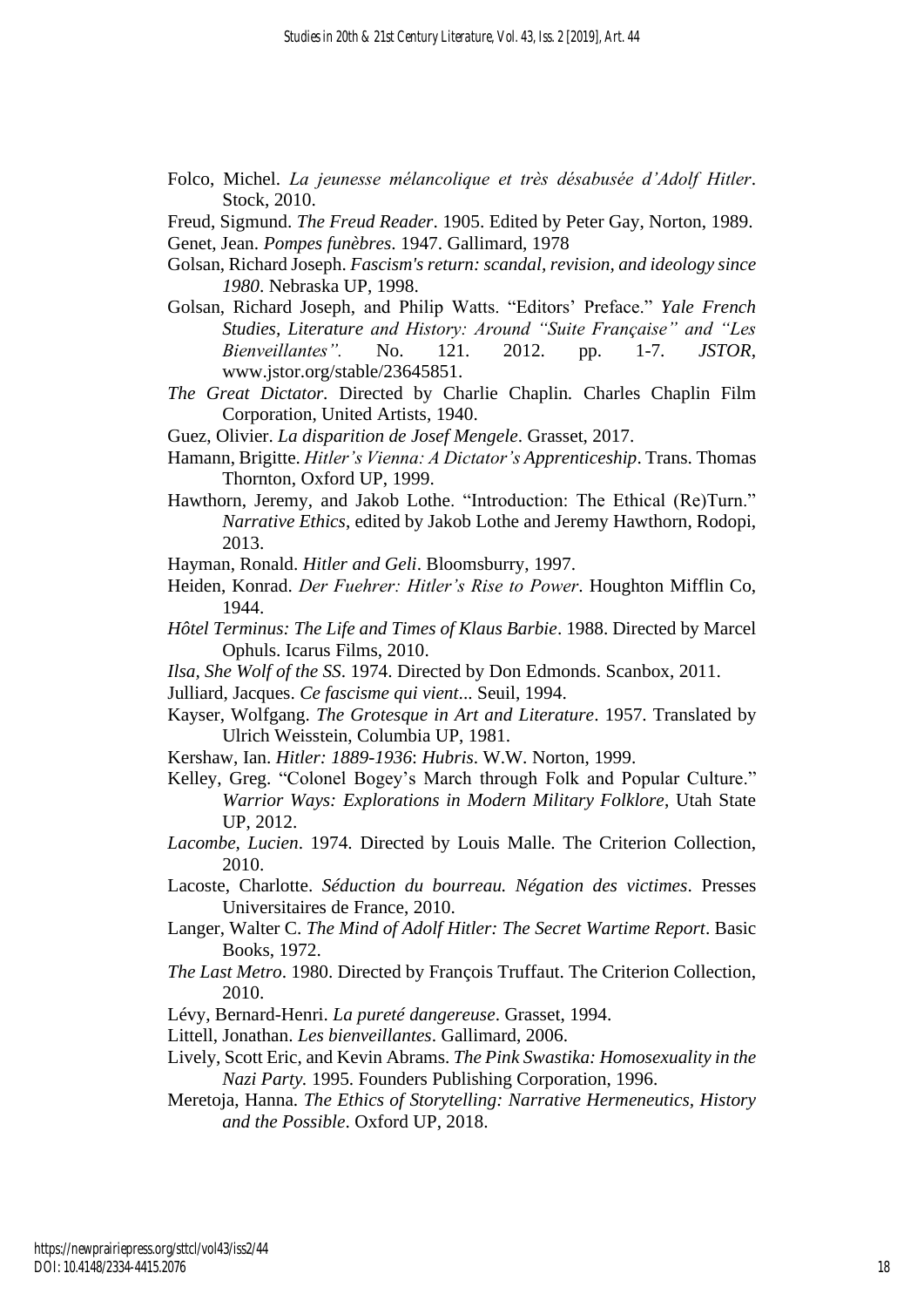- Meretoja, Hanna, and Colin Davis. *Storytelling and Ethics: Literature, Visual Arts and the Power of Narrative*. Routledge, 2018.
- Merle, Robert. *La mort est mon métier*. 1952. Gallimard, 1972.
- Modiano, Patrick. *La place de l'étoile*. 1968. Gallimard, 2015.
- *The Night Porter*. 1974. Directed by Liliana Cavani. The Criterion Collection, 2014.
- *The Producers*. Directed by Mel Brooks. Embassy Pictures, 1967.
- Pettitt, Joanne. *Perpetrators in Holocaust Narratives: Encountering the Nazi Beast*. Palgrave Macmillan, 2017.
- Quinn, Annalisa. "Éric Vuillard Wins Goncourt Prize for Work on Hitler's Rise." *The New York Times*. Online Edition. Nov. 7, 2017. www.nytimes.com/2017/11/07/books/prix-goncourt-ericvuillard.html? r=0.
- Rosenbaum, Ron. *Explaining Hitler: The Search for the Origins of His Evil*. Random House, 1998.
- Rosenfeld, Alvin Hirsch. *Imagining Hitler*. Indiana UP, 1985.
- Rosenfeld, Gavriel D. *The World Hitler Never Made: Alternate History and the Memory of Nazism*. Cambridge UP, 2005.
- ---. *Hi Hitler!: How the Nazi Past Is Being Normalized in Contemporary Culture.* Cambridge UP, 2015.
- Rich, Motoko. "Publisher's Big Gamble on Decisive French Novel." *New York Times.* March 3, 2009. [http://www.nytimes.com/2009/03/04/books/04litt.html?\\_r=0.](http://www.nytimes.com/2009/03/04/books/04litt.html?_r=0)
- Rousso, Henry. *The Vichy Syndrome. History and Memory in France since 1944*. Translated by Arthur Goldhammer, Harvard UP, 1991.
- Sanyal, Debarati. *Memory and Complicity: Migrations of Holocaust Remembrance*. Fordham UP, 2015.
- ---. "Reading Nazi Memory in Jonathan Littell's *Les Bienveillantes*." *L'Esprit Créateur*. Vol. 50. No. 4. Winter 2010. pp.47-66. *JSTOR*, www.jstor.org/stable/26289678.
- Schmitt, Eric-Emmanuel. *La part de l'autre*. Albin Michel, Le Livre de Poche, 2001.
- ---. Official Website. Accessed July 6, 2018. [http://www.eric-emmanuel](http://www.eric-emmanuel-schmitt.com/)[schmitt.com.](http://www.eric-emmanuel-schmitt.com/)
- *The Sorrow and the Pity*. 1968. Directed by Marcel Ophuls. Image entertainment, 2001.
- Stott, Andrew. *Comedy.* Routledge, 2005.
- Storr, Robert. "Reason's Dream, Reason's Nightmare." *Comic Grotesque. Wit and Mockery in German Art, 1870-1940*, edited by Pamela Kort, Neue Galerie New York, 2004.
- Suleiman, Susan Rubin. *Crises of Memory and the Second World War*. Harvard UP, 2006.
- Tidhar, Lavie. *A Man Lies Dreaming: A Novel.* 2014. Melville House, 2016.
- Ungar, Steven. "The Perpetrator Portrait as Literary and Historical Exercise." *Yale French Studies, Literature and History: Around "Suite Française"*